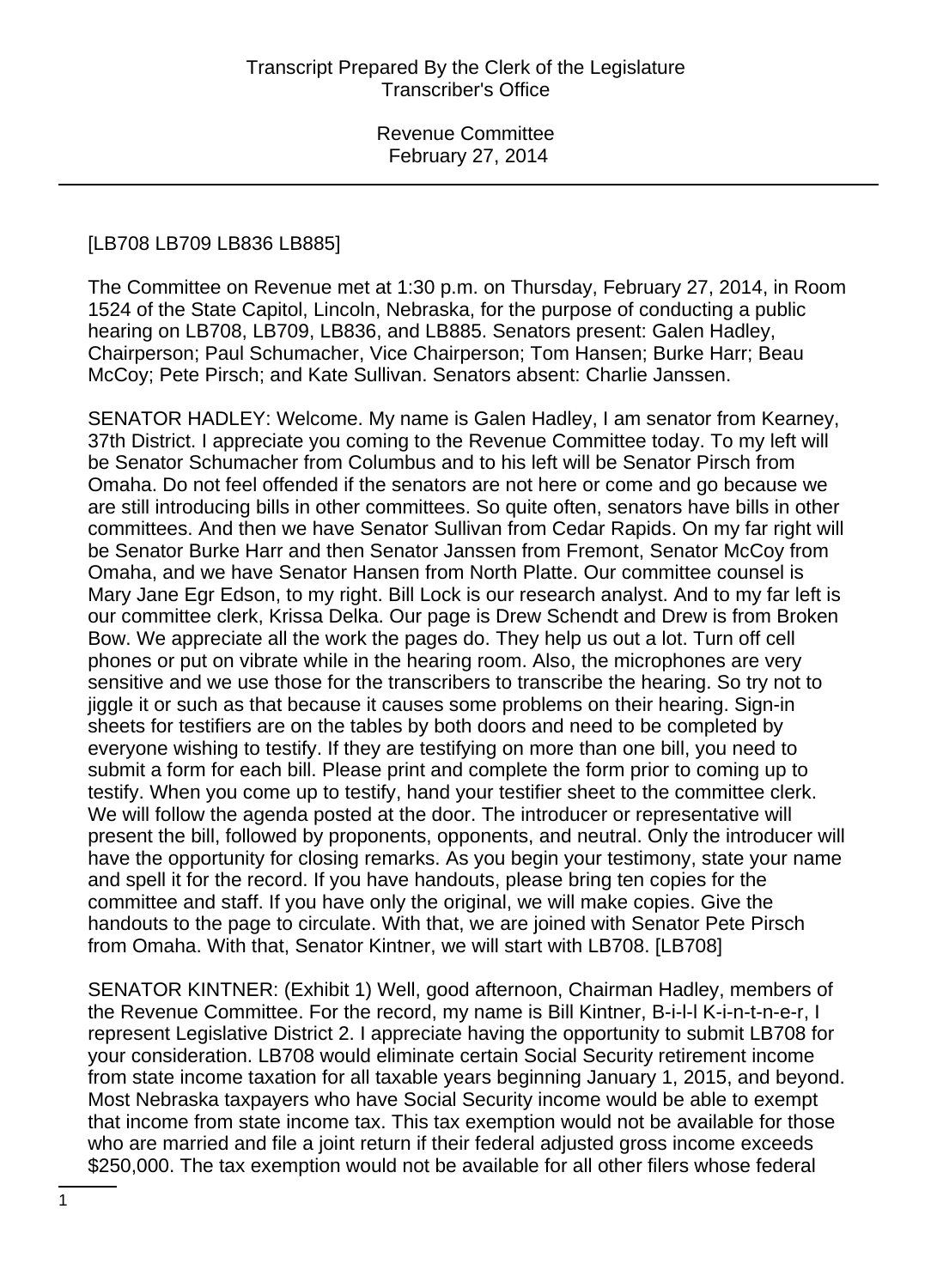Revenue Committee February 27, 2014

adjusted gross income exceeds \$125,000. Last year I brought to your committee LB227 and which was my bill that would have exempted all types of retirement income from state income taxation. The fiscal note on that bill was very large. This bill and my next bill, LB709, are my attempts this year to continue to find ways to reduce the state income taxes on Nebraska retirees in a more tailored manner. LB708...I will review or I reviewed many bills that my colleagues introduced last year. I decided to draft this bill with an upper cap on eligibility in order to get the fiscal note to be at a reasonable level and to help guide the limits of what is fiscally manageable. My goal for this significant tax policy change is to stem the tide of retirees leaving the state of Nebraska and make our state income tax policy on retirement benefits more competitive with other states. I appreciate very much the work this committee did throughout last summer and fall on looking for ideas to change our tax code. I appreciate that the Tax Modernization Committee's report recommended changes in the area of taxation of Social Security benefits. I agree with the report's recommendation that the income thresholds used to calculate taxable income...Social Security income...taxable Social Security income should be raised. I believe we need to do more in this area. That's why I introduced this bill. I studied the committee's LR155 report after introducing the bill. From that data, it appears my bill would exclude all Social Security income calculated on all returns except for about 3,800 out of 102,000 in our state. These numbers are based upon the 2013 Nebraska statistics of income reports. That report also shows that our state in the year covered by the report had \$1.2 billion in taxable Social Security benefits. I believe we are taking too many retirement dollars out of the hands of taxpayers. I'm very willing to work with the committee to find a reasoned, more measured way in which we can enact retiree tax relief this session. I commend you for your work and time commitment that you've all made in order to achieve that goal too. I'm happy to answer any questions you may have. [LB708]

SENATOR HADLEY: Thank you, Senator Kintner. Are there questions for Senator Kintner? Senator Hansen. [LB708]

SENATOR HANSEN: I have one. Senator Kintner, you said that there were 102,000 people receiving Social Security benefits, 3,800 are not. [LB708]

SENATOR KINTNER: Thirty-eight hundred would still be paying with my bill. So we would exempt the rest of them. [LB708]

SENATOR HANSEN: So they have income over \$250,000? [LB708]

SENATOR KINTNER: Yes. Yes. [LB708]

SENATOR HANSEN: Thank you. [LB708]

SENATOR KINTNER: Okay. And that is out of that report. It was part of the Tax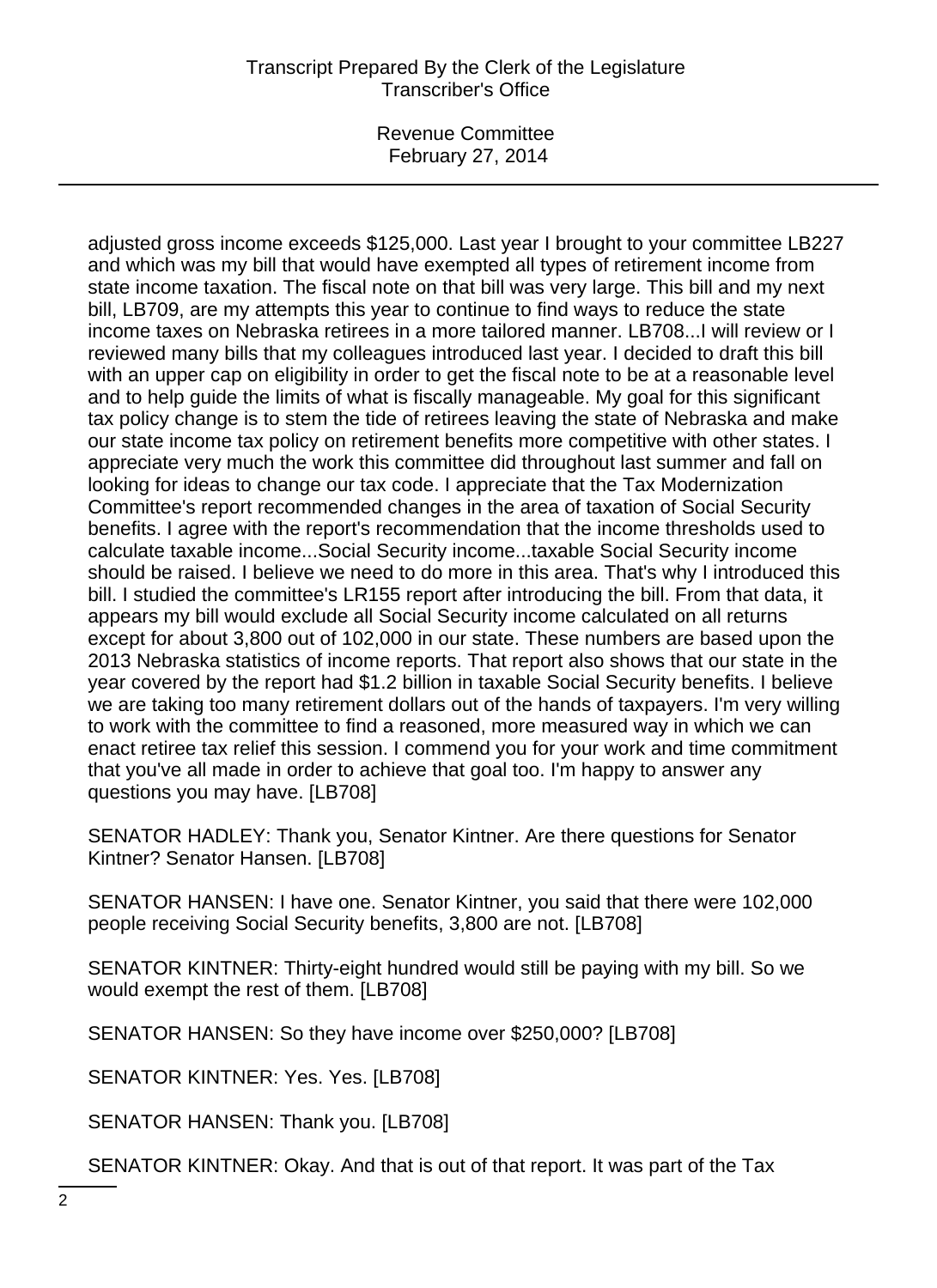Modernization Committee. [LB708]

SENATOR HADLEY: As you probably know, Senator Kintner, we actually did...have voted a bill out of the committee that will...has been prioritized and will be heard on the floor to deal with Social Security benefits. It probably doesn't go as far as your bill does but I think we wanted to try to be reasonable and sustainable with any project that we come up with. So you'll get your chance to be able to speak on the floor on a bill that deals with this problem. So I think the committee is very aware of this concern and trying to do something with it that we can afford in our budget in the state of Nebraska. [LB708]

SENATOR KINTNER: Well, I appreciate your measured approach. And you've heard many, many hours of testimony and I know you're very much aware of the problems. I appreciate you guys working so hard on it, I really do. [LB708]

SENATOR HADLEY: Thank you. Senator Pirsch. [LB708]

SENATOR PIRSCH: Just so I have those statistics down again that you just mentioned. So under this plan, LB708, how many individuals would meet that qualification, individuals less than \$125,000 single or \$250,000 joint? [LB708]

SENATOR KINTNER: Well, the way...the numbers I gave you was there's about 102,000 that pay Social Security tax. And they would all be exempted except for 3,800 which are the upper ones. [LB708]

SENATOR PIRSCH: Okay. So 3,800 exceed that level and would... [LB708]

SENATOR KINTNER: Yes, that's correct. [LB708]

SENATOR PIRSCH: Thank you. [LB708]

SENATOR HADLEY: Okay. Seeing no other questions, thank you, Senator Kintner. [LB708]

SENATOR KINTNER: Okay. [LB708]

SENATOR HADLEY: (Exhibit 3) Are there any...well, before I ask that, we did receive a letter in support from Roger Rea, NSEA-Retired. Are there any proponents? [LB708]

DICK CLARK: (Exhibit 2) Chairman Hadley, members of the Revenue Committee, my name is Dick Clark, D-i-c-k C-l-a-r-k, and I'm director of research for the Platte Institute. Thank you for this opportunity to speak today in support of Senator Kintner's LB708 which would reduce the extent to which Social Security benefits are subject to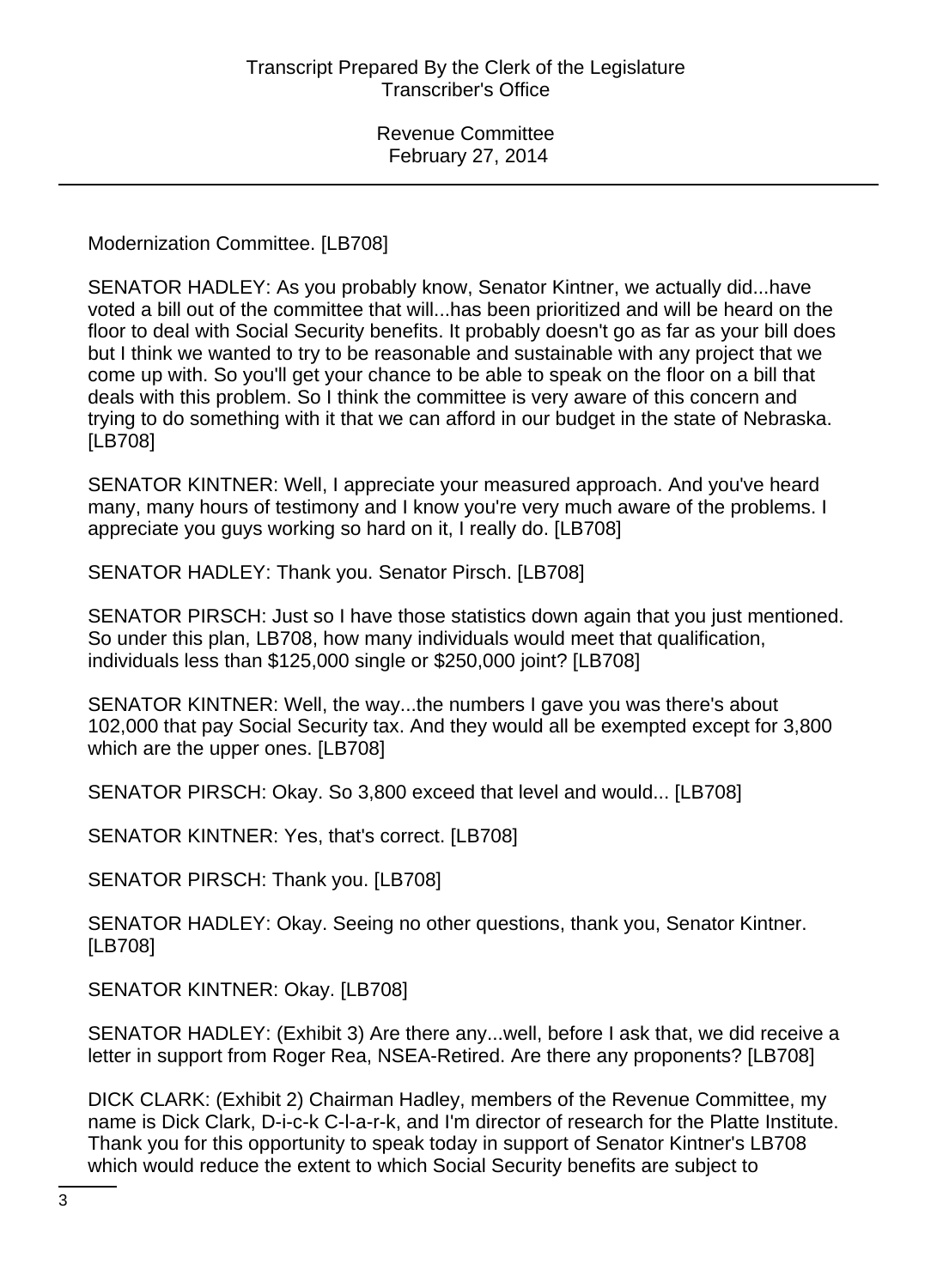Revenue Committee February 27, 2014

Nebraska's income tax. You've heard me talk before in hearings before this committee about why sources like The Wall Street Journal, Kiplinger, and Family Business Coalition describe Nebraska as a hard place to die, especially in comparison to some of our neighbors like South Dakota and Wyoming. I won't recite these rankings again, but Nebraska is near the bottom. Nebraska is also a hard place to grow older because we impose income tax on fixed income streams that retirees count on like Social Security benefits. Now no state sharing a border with Nebraska taxes Social Security benefits to the extent that we do. And, in fact, only six states nationwide tax them to the extent that Nebraska does. As of this year, 28 states exempt Social Security benefits from income tax altogether and that doesn't even count the states that have no income tax to begin with. As Travis Brown demonstrated in his book, How Money Walks, tax policy can drive interstate migration. And the average tax migrant's AGI is less than \$50,000. We're not talking about folks wearing monocles and top hats here who are leaving as a result of tax structures in one state versus the other. Now when federal officials talk about Social Security, we often hear about trust accounts and bonds. And the public imagines that their hard-earned dollars are tucked away until that day when the worker is allowed to finally draw against what he or she has paid into the system. Now everyone in this room likely knows the reality is that Social Security is a tax program and an entitlement program. That's why we use the words "income tax" without reference to capital gains tax here. But the fact is, that people have paid into this system after it was sold to them politically with the rationale that it will be there for them when they need it. If you think that it's right to tax Social Security, shouldn't you at least consider whether or not there is any actual increase in terms of the benefit income over the basis in Social Security tax paid? The federal government has taxed people for years with the promise of a future benefit, then it taxes that benefit, and then Nebraska piles on and taxes it too. A senator stated on this committee's hearing on repealing or reducing the inheritance tax that if you can't plan for 1 percent, you don't have a plan. The total tax cut contemplated here will amount to about 1 percent of the state budget. I think this Legislature is capable of planning for 1 percent. We can afford to stop taxing Social Security benefits. Thank you, again, for the opportunity to speak today. [LB708]

SENATOR HADLEY: Thank you, Mr. Clark. We've been joined by Senator Schumacher from Columbus. Are there questions for Mr. Clark? Seeing none, thank you, Mr. Clark. [LB708]

DICK CLARK: Thank you. [LB708]

SENATOR HADLEY: Next proponent? We will move to opponents. Those in the neutral? Senator Kintner, would you like to come up and close? Waives closing. With that, we will end LB708. And Senator Kintner, I believe you get to come up with LB709. [LB708]

SENATOR KINTNER: (Exhibits 4 and 5) Well, once again, good afternoon, Chairman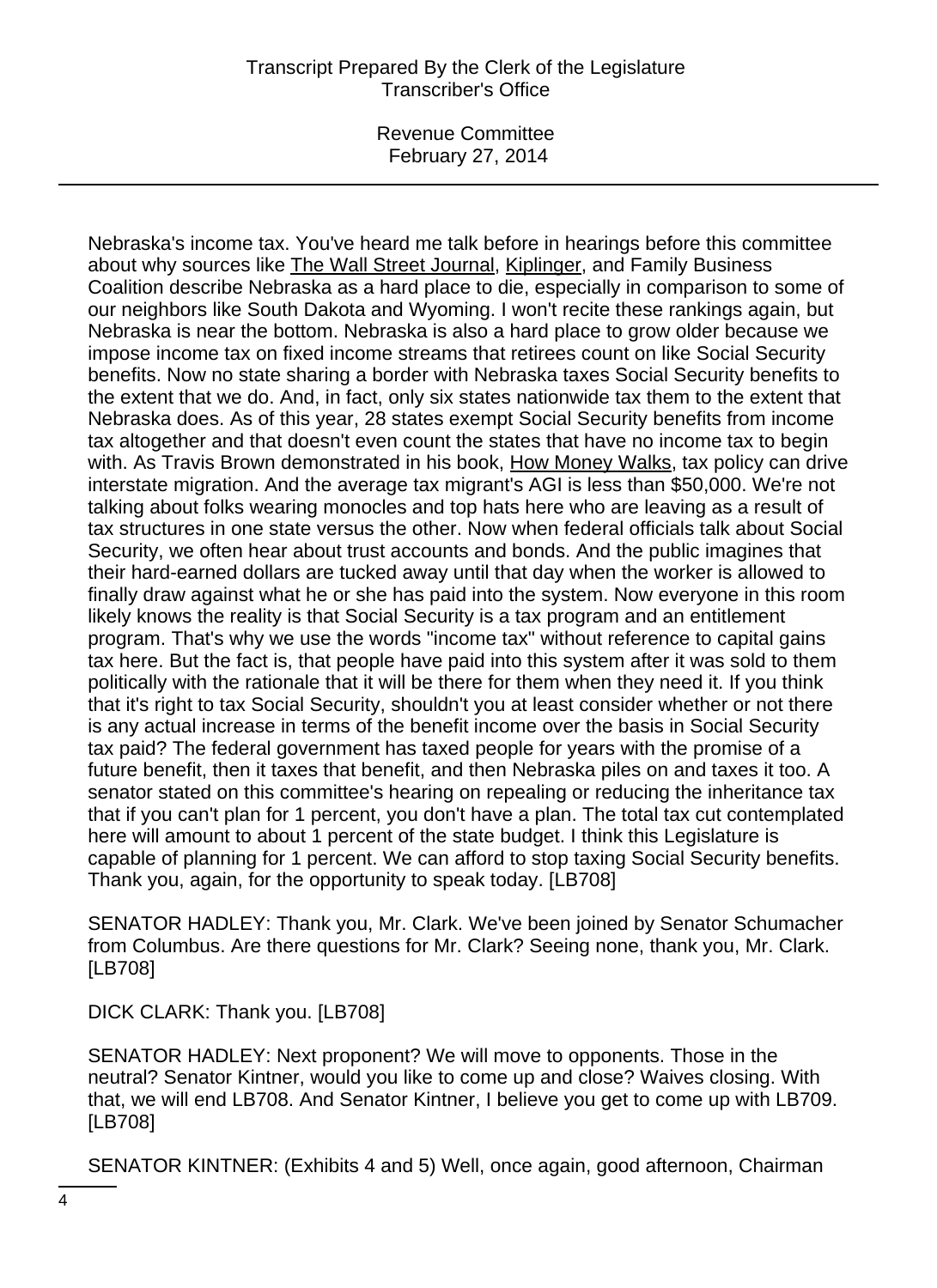Revenue Committee February 27, 2014

Hadley, members of the Revenue Committee. For the record, again, my name is Bill Kintner, B-i-l-l K-i-n-t-n-e-r, I represent Legislative District 2. And again, I appreciate having the opportunity to come here and testify on LB709. This is a bill that would eliminate military retirement income from the state income taxation. I drafted the bill in a manner that would phase this income tax benefit into our tax code over a period of five years. Thus, for taxable years beginning on January 1, 2015, 20 percent of the military retirement benefit would be excluded from the state income tax. The exclusion would grow by 20 percent each year, becoming a full 100 percent exclusion of military retirement benefits for all tax years starting on January 1, 2019. Military retirement benefit is defined as: retirement benefits that are periodic payments attributed to the service in uniformed services of the United States for personal services performed by an individual prior to his retirement. That is the definition suggested by our Bill Drafter to include all military retirement pay and is consistent with all other bills that your committee has reviewed. The fiscal note shows that the cost to implement this change is very reasonable. I drafted the bill with a five-year phase-in after reviewing my prior retirement bill from last year and those of my colleagues who have submitted many retirement-related bills for a committee to consider. My bill does not try to target either those members of the military who retired younger and then went to work at a second career or those who are retired-retired. Whether or not members of the military have reached age 65, I believe that their active duty military retirement pay should be excluded from state income tax. Nebraska has a wealth of former active duty military members who are vibrant members of our state's economy. I recall a conversation last year in the committee along the lines of, why do military members deserve this treatment and not other retirees? I do believe that our fellow citizens who have served to protect our freedoms warrant the favorable tax treatment presented in my bill. As Senators Crawford, Smith, Janssen, and Krist have highlighted in their bills presented to you last year and this year, our state has a real opportunity to attract and retain the many veterans who will be leaving their active duty military assignments due to a national military restructuring and decisions that are just beginning to occur. In addition to the opportunity to attract this talent to our state, my experience in Legislative District 2 is with many military retirees who tell me they are considering leaving our state in order to have a better tax situation. When they get to the point of living on a fixed income and their retirement pay and Social Security income from a second job put them in our highest tax bracket as if they had \$58,000, I believe they are making a compelling point. We have the ability to retain that talent. Also, I'd point out the testimony of Mr. David Drozd, the University of Nebraska research coordinator, presented to you during your tax study. I have attached a copy of his prior testimony to my remarks. I want to highlight a few key facts from his extensive analysis of retiree data. His research has shown that as Nebraskans reach retirement age, they leave our state. His data showed that the net migration rates over the last 20 years turn negative for those age 60 to 64, illustrating a net out-migration. The data has also showed Nebraska could be expected to lose a net of 25,000 people during the next ten years who are near or at retirement age. Mr. Drozd's work then featured analysis of how this segment of Nebraskans leave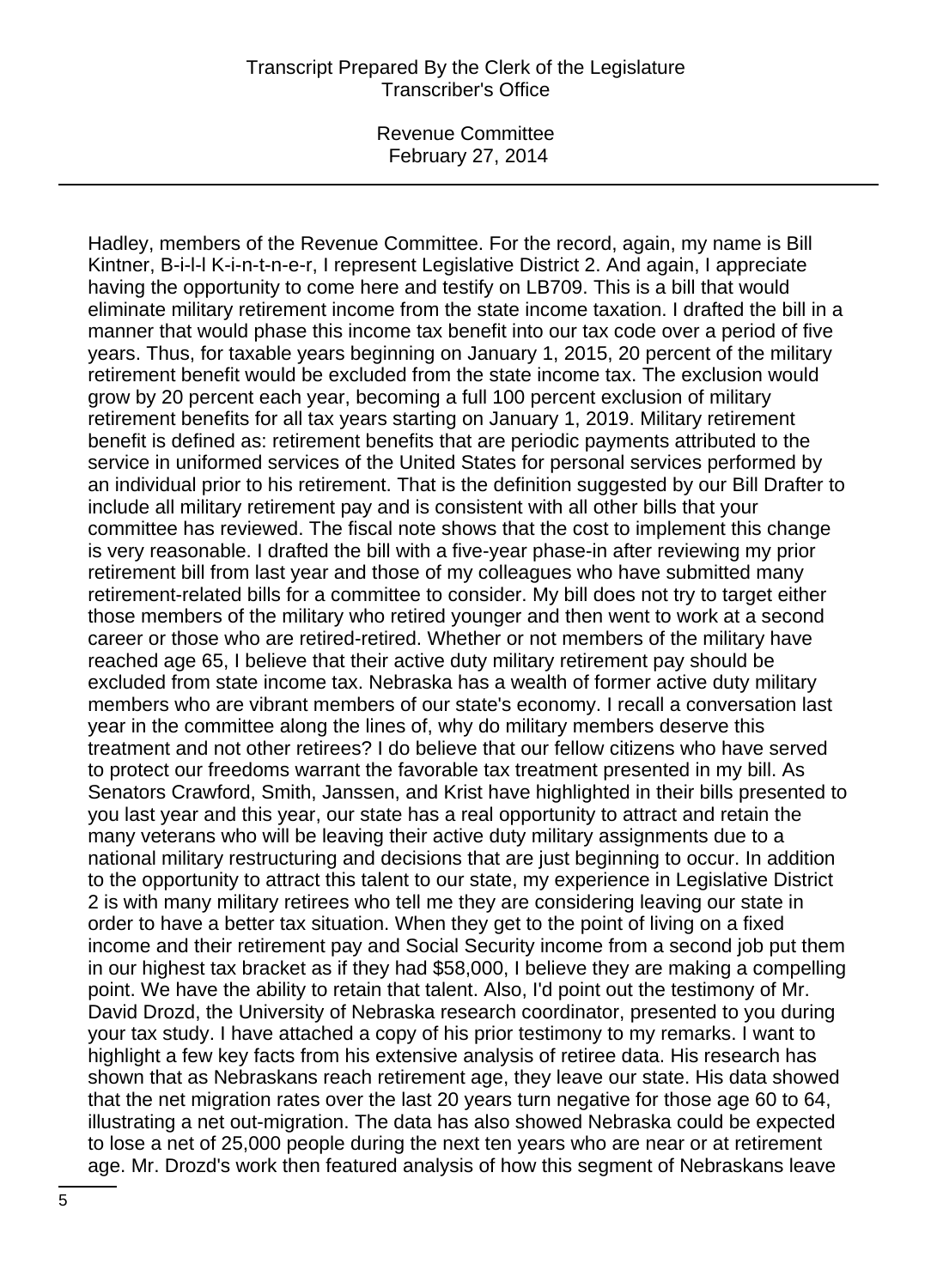our state, how it would negatively impact our hope for population growth. I know you've invested a lot of sweat and hours studying this issue. I believe I have crafted a bill that's fiscally responsible, inclusive of military retirees regardless of their working status, and a bill I hope can be included in some fashion among the tax priority bills that have been selected for this year. Again, I thank the committee for their positive consideration. I'm happy to answer all questions. [LB709]

SENATOR HADLEY: Are there questions for Senator Kintner? Yes, Senator Hansen. [LB709]

SENATOR HANSEN: Senator Kintner, do these exemptions from military retirement start the day they retire if they're 38 or 41 or whenever they retire? [LB709]

SENATOR KINTNER: It starts the day they start drawing retirement income, whenever that is. [LB709]

SENATOR HANSEN: I'm not sure when that is either. [LB709]

SENATOR KINTNER: Yeah, I'm not sure what it is. But the day they start receiving it, they get it no matter what their age. [LB709]

SENATOR HANSEN: Okay. Thank you. [LB709]

SENATOR HADLEY: Any other questions? I will say the same thing that I said on the last bill, Senator Kintner. We are actively looking at this and trying to craft something that, again, is reasonable and sustainable for the state of Nebraska. Hopefully, we will have something on the floor to talk about before the session is over with. [LB709]

SENATOR KINTNER: I think this meets the reasonable and sustainable test. [LB709]

SENATOR HADLEY: (Exhibit 6) Okay. I do have a letter from Lieutenant Colonel Jerry C. Anderson, U.S. Air Force Retired, that I'm putting into the record. Thank you, Senator Kintner. [LB709]

SENATOR KINTNER: Okay. [LB709]

SENATOR HADLEY: Are you going to waive closing or... [LB709]

SENATOR KINTNER: Yes, I might. Let me see...hear what they say. [LB709]

SENATOR HADLEY: Okay. First proponent to LB709? Opponent? Those in the neutral? Senator Kintner, you can close if you...waives closing. Okay, with that, we're done with LB709. Legislative Performance Audit, LB836. [LB709]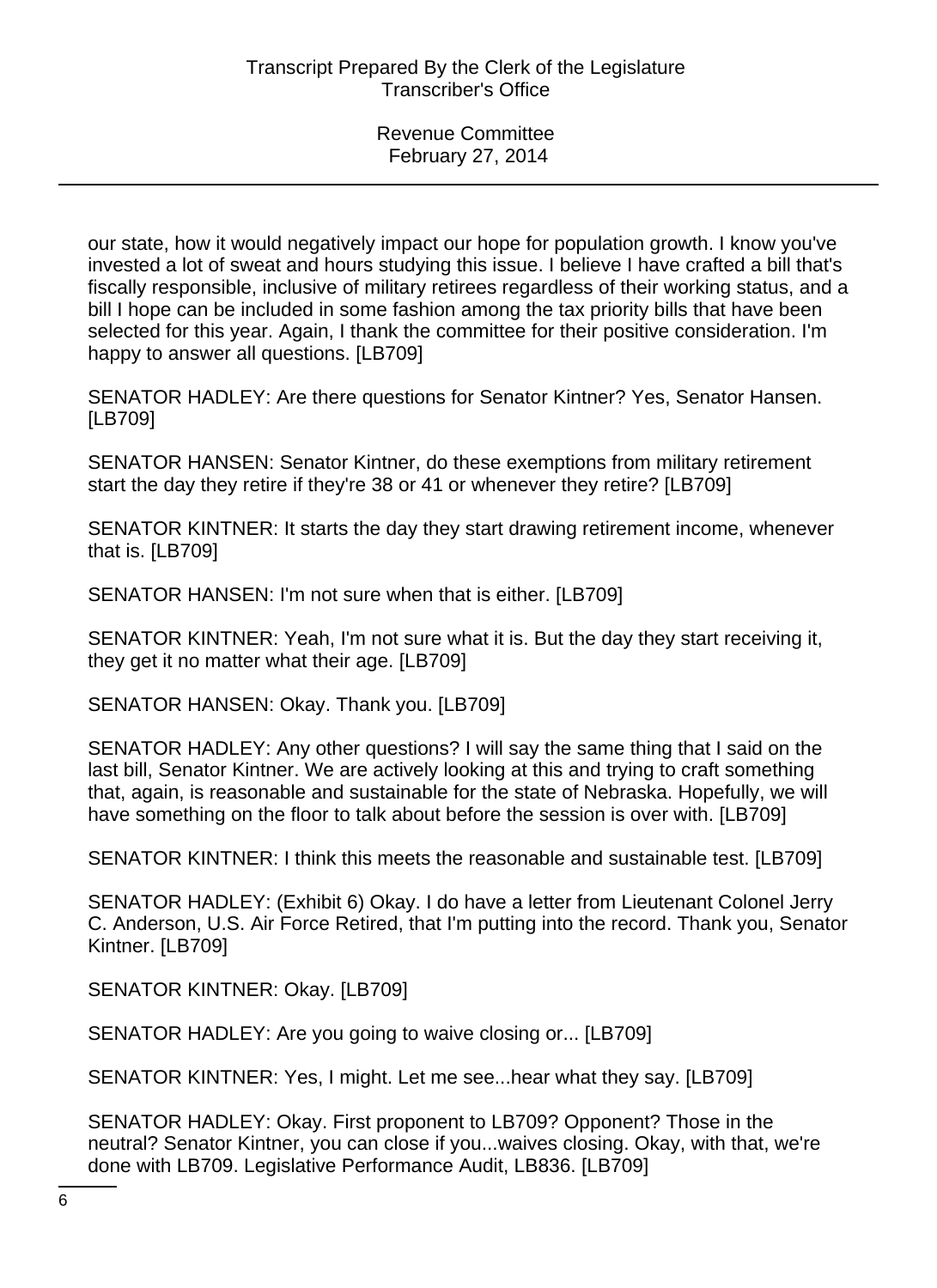SENATOR WATERMEIER: Are you ready for me? Maybe not. [LB836]

SENATOR HADLEY: I don't think you're on the agenda. [LB836]

SENATOR WATERMEIER: I'm not on the agenda? Performance and Audit? [LB836]

SENATOR HADLEY: Oh, we thought Senator Harms was going to be here. [LB836]

SENATOR WATERMEIER: Can you take the reserves? [LB836]

SENATOR HADLEY: We'll take the reserves. We certainly will. [LB836]

SENATOR WATERMEIER: Okay, the JV team? [LB836]

SENATOR HADLEY: Well, we have no problem with that, Senator Watermeier. [LB836]

SENATOR WATERMEIER: Okay, you've got them, you're stuck. [LB836]

SENATOR HADLEY: No, we had down Senator Harms was going to be here. No, that's good. We appreciate you coming. [LB836]

SENATOR WATERMEIER: Absolutely. Are you ready for me? [LB836]

SENATOR HADLEY: Yes. Go right ahead. [LB836]

SENATOR WATERMEIER: Thank you, Senator Hadley. Chairman and members of the Revenue Committee, for the record, my name is Dan Watermeier, spelled W-a-t-e-r-m-e-i-e-r, representing District 1. And I am the Vice Chairman of the Legislative Performance and Audit Committee. LB836 adds some very basic goal language to certain tax incentive acts that have limited or no goal language. The need for such legislation arose from the Performance Audit Committee's three reports last year on tax incentives in Nebraska and our work with the Pew Center for the states on this issue. In our February 2013 report, we found that an absence of clear, measurable goals for each tax incentive program made it difficult to assess whether the programs are doing what the Legislature really intended them to do. On our November 13 report, outlining the process for legislators to follow improving the evaluation process for the state's tax incentive programs that was recommended by the Pew Center. According to the Pew, three key program concepts are at the core of this process. The first is the goals, which are clear, measurable statements of what the program is intended to achieve. The second being the metrics, which are the quantifiable measures to be used to determine how well a program is achieving its goals. And the third is the benchmarks, which are the thresholds policymakers must set that will determine the level of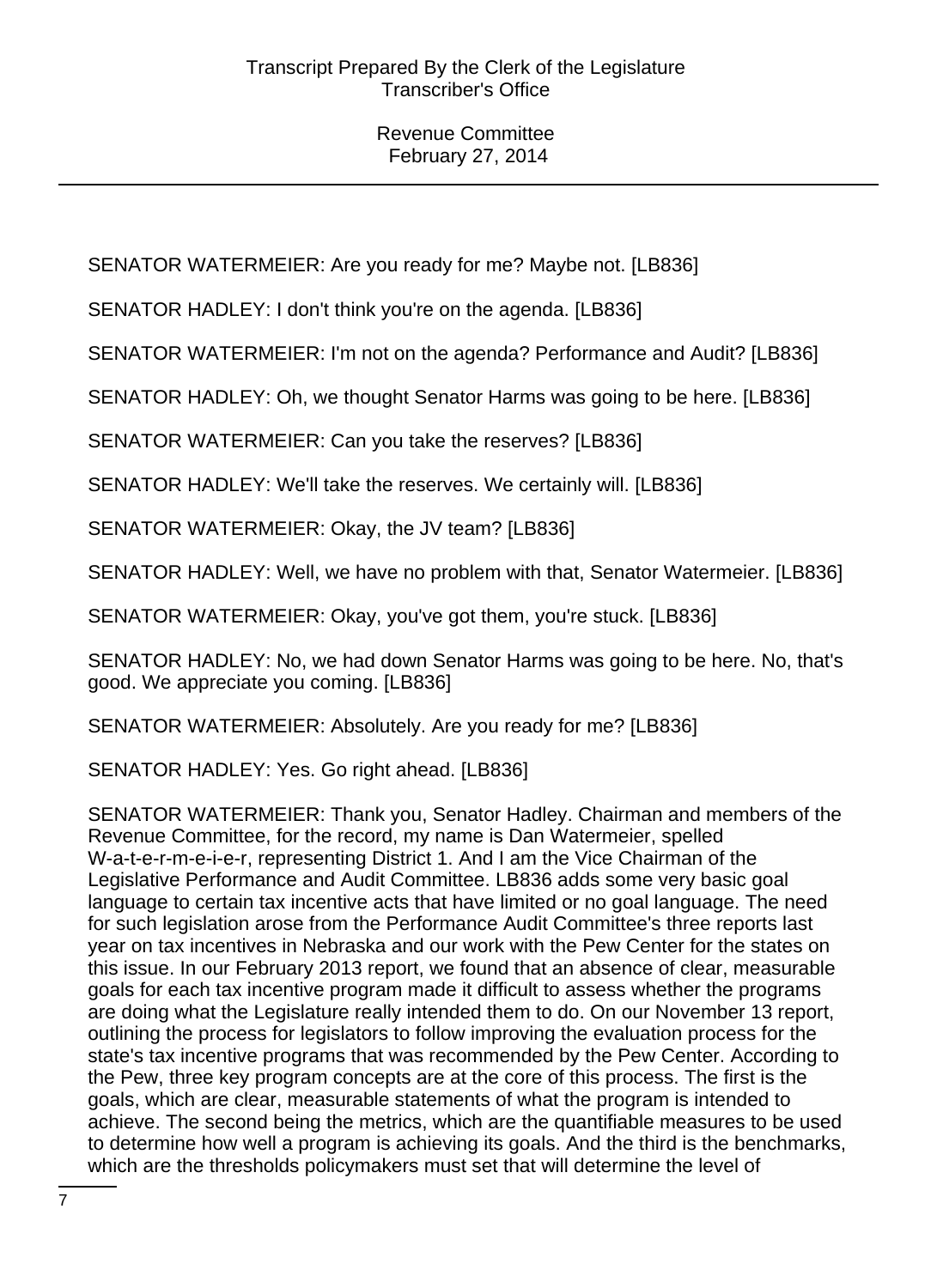performance necessary on a given metric in order to consider that the related goal is being achieved or at least that progress is being made toward the goal. The Performance Audit Committee views LB836 as the first step in increasing accountability in tax incentive programs. We have also introduced LR444, a legislative study resolution that will create a committee to develop an ongoing, regular review of tax incentive programs. The LR444 committee will work with interested individuals and stakeholders and we expect to have additional recommendations for next year based on the results of that study. Thank you and I'd be happy to try to answer any questions. But we do have audit staff people here with us today and they'd probably be better qualified than I. [LB836]

SENATOR HADLEY: Okay. [LB836]

SENATOR WATERMEIER: But I think this is a movement that we need to be looking at. [LB836]

SENATOR HADLEY: Sorry for the misunderstanding. [LB836]

SENATOR WATERMEIER: That's all right. I would take second chair to Senator Harms any time. [LB836]

SENATOR HADLEY: You look like just a little younger Senator Harms, is what you look like. Other questions for Senator Watermeier? Seeing none, thank you, Senator Watermeier. [LB836]

SENATOR WATERMEIER: I won't need to close but I want to stick around and listen if anybody is going to testify. [LB836]

SENATOR HADLEY: Okay, thank you. [LB836]

SENATOR WATERMEIER: All right. [LB836]

SENATOR HADLEY: First proponent? Any in the opposition? Any in the neutral? I think we're...Senator Watermeier...yes. [LB836]

SENATOR HANSEN: Senator Hadley, I think we'd better get one of the two staff people up here to explain metrics to me. [LB836]

SENATOR HADLEY: Okay. Would one of the staff people come up and please... [LB836]

SENATOR HARR: Like the measuring system metrics? [LB836]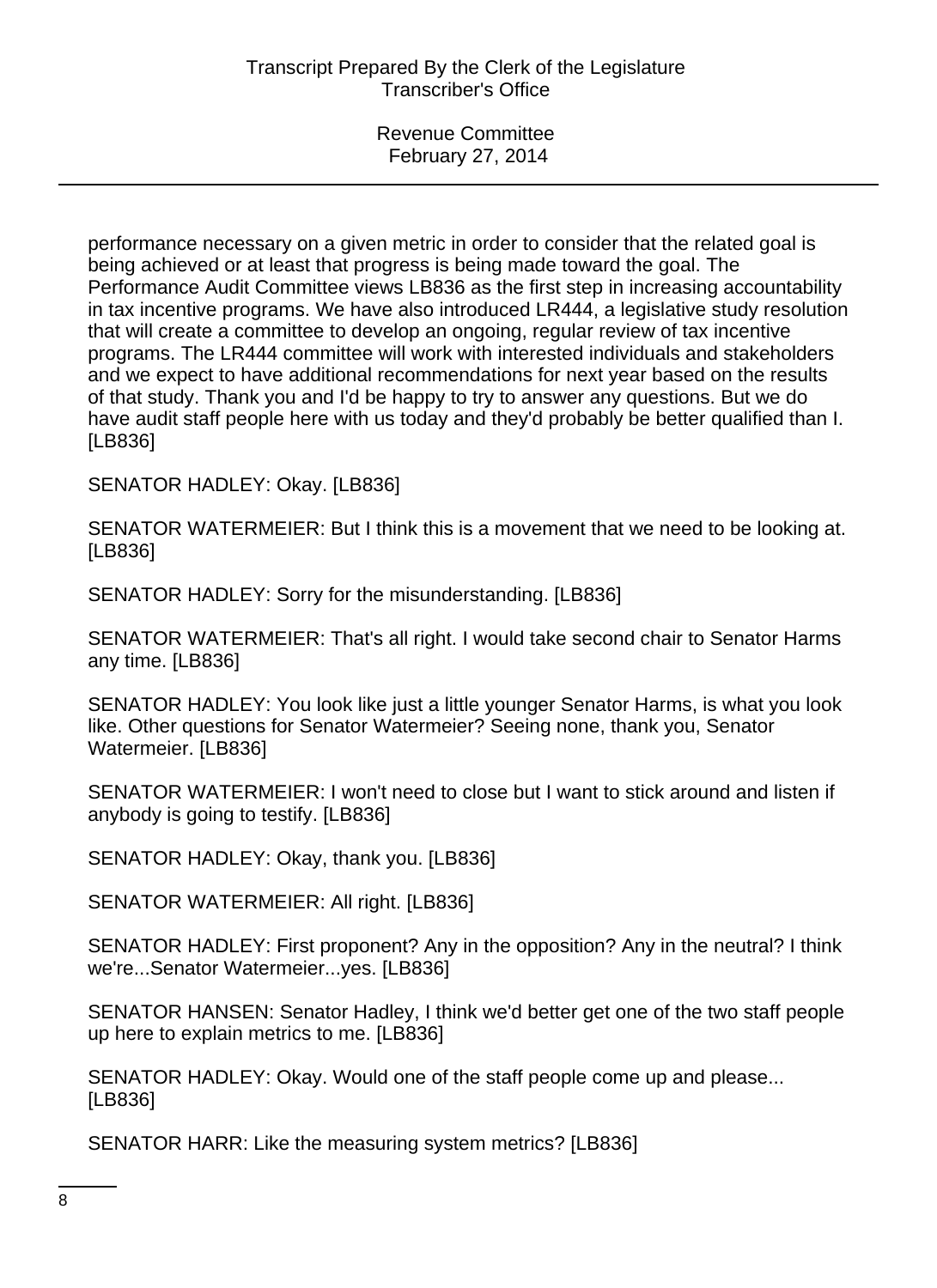#### SENATOR HANSEN: Yeah. [LB836]

MARTHA CARTER: Senator Hadley and members of the committee, my name is Martha Carter, M-a-r-t-h-a C-a-r-t-e-r. I'm a legislative auditor. In response to Senator Hansen's question, the metrics would be...I mean, we don't have any specific metrics in mind at this point. That, I think, will be part of the committee's discussion, the LR444 committee that's going to talk this interim. In general, what we're talking about is if you pick a goal of you want to increase jobs in the state, well, do you want to increase the number of jobs by 5 percent or 100 percent or, you know, having some way of quantifying, I guess, what your goal is what the metrics would be. [LB836]

SENATOR HANSEN: And the Advantage... [LB836]

SENATOR HADLEY: Go right ahead, Senator Hansen. [LB836]

SENATOR HANSEN: The Advantage Act has those listed out into several tiers. And then the...below that, the metrics would come in and say that, you know, you've got to have a 5 percent increase in jobs or you haven't met the threshold or the goals so you're not going to be qualified for next year's Advantage money. Is that how that would... [LB836]

MARTHA CARTER: I'm not sure I would see it that way because I think right now the companies are, in large part, doing what they are required to do. And that's audited by the Department of Revenue to be sure that they're meeting the specific requirements. I think this is more looking at the end of any given period of time, what do you believe has...that that Advantage program has provided to you and at what cost? And so you're looking more at the programmatic level than at the individual company level. Does that make sense? [LB836]

SENATOR HANSEN: Would it come up with a report that would say this job costs so much...cost the state so much? I mean, if it's not a \$50,000 job, it's a \$30,000 job and they thought they could get a whole bunch of \$50,000 jobs, so. [LB836]

MARTHA CARTER: I think that's a good example of what it could come with. And what the deciding factor there would be, is your metric that you want to have \$30,000 a year jobs or \$50,000 a year jobs or does any salaried job meet your job requirement? So that's one of the things that we found difficult trying to evaluate it is, if the Legislature hasn't been somewhat specific in what you want to see as a result of the program, then it's hard to assess whether or not the program is meeting those goals. So that...I think that's all part of the discussion. And then as you talk about that...the bill before you is, obviously, pretty simple. I mean, it just adds a little bit more language trying to clarify a little bit what the goals of the programs are. As you have more discussion about what the specific goals are, what the specific benchmarks are, you may be able to tailor that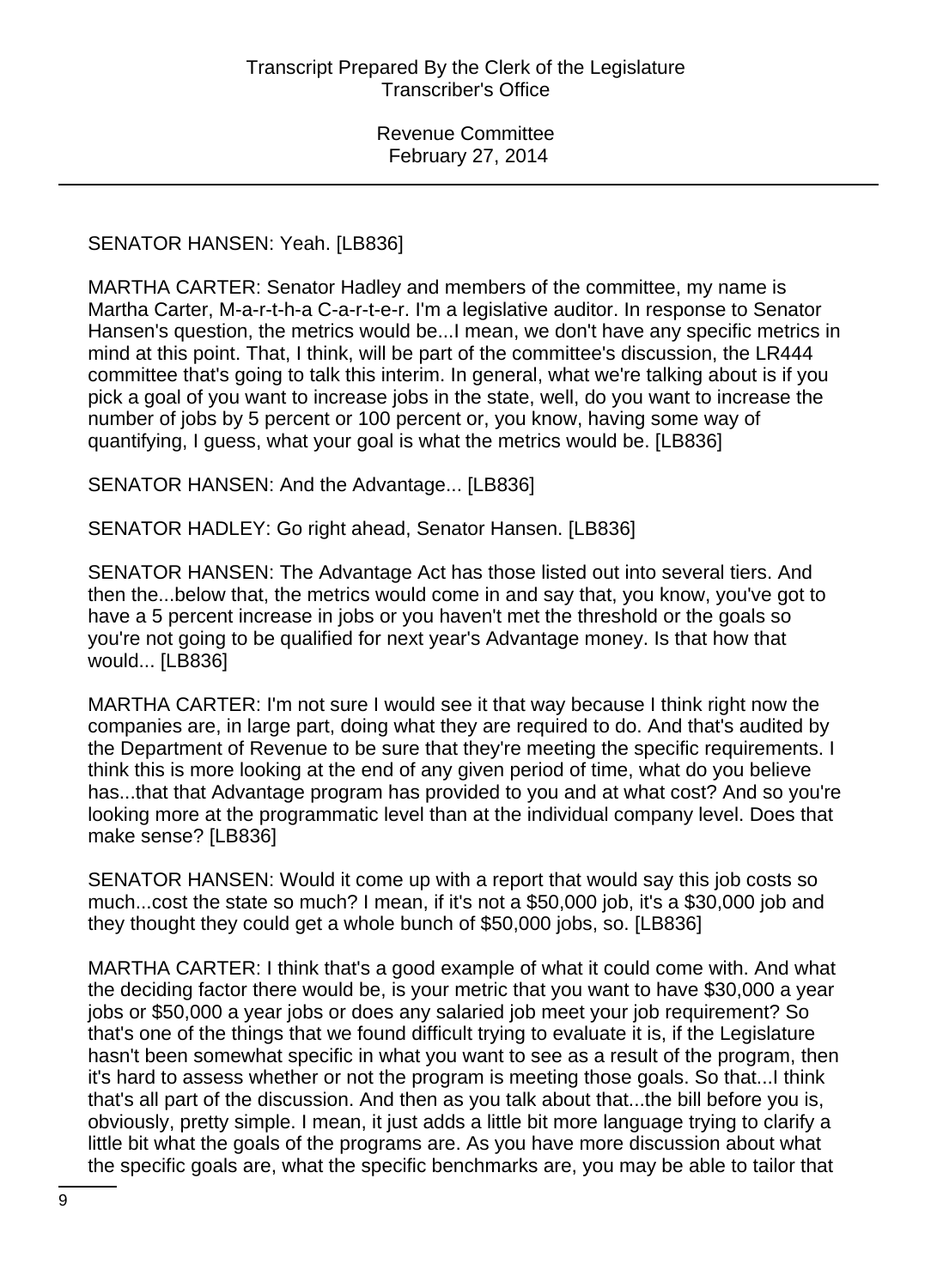goal language a little more as well. [LB836]

SENATOR HANSEN: In this bill in the green copy, it says: encourage entrepreneurship and increased investment in high technology for underserved parts of the state. And that's a big task. Would you agree? [LB836]

MARTHA CARTER: I would agree. [LB836]

SENATOR HANSEN: It's an ag state. We're ag based. Our increase in jobs out west usually include something to do with agriculture, not necessarily high tech. So can you explain what high technology industries might include? [LB836]

MARTHA CARTER: Well, I guess what I would like to look at--to refresh my memory real quick here--is whether that language is added...now I have to get in bifocal range too. [LB836]

SENATOR HANSEN: Yeah, it's added. [LB836]

MARTHA CARTER: That language, I think, is added to the Angel Investment Act. [LB836]

SENATOR HANSEN: Okay. [LB836]

MARTHA CARTER: So what that should be doing is, essentially, restating what the goal of that program already is. It's just stating it in more specific language. [LB836]

SENATOR HANSEN: Okay. I didn't make that...I didn't connect the dots to Angel Investment. [LB836]

MARTHA CARTER: Yeah. Fair enough. [LB836]

SENATOR HANSEN: I understand that one, so. Okay, well good. It would help. [LB836]

SENATOR HADLEY: Senator Sullivan. [LB836]

SENATOR SULLIVAN: Thank you, Senator Hadley. And thank you for your comments. But just to, then, take off from that a little bit more, is it fair to say that after the Legislative Performance Audit Committee has further discussion on this, is it fair to say there would be additional legislation introduced that adds even more specific information relative to benchmarks? [LB836]

MARTHA CARTER: I think that's very likely, Senator Sullivan. [LB836]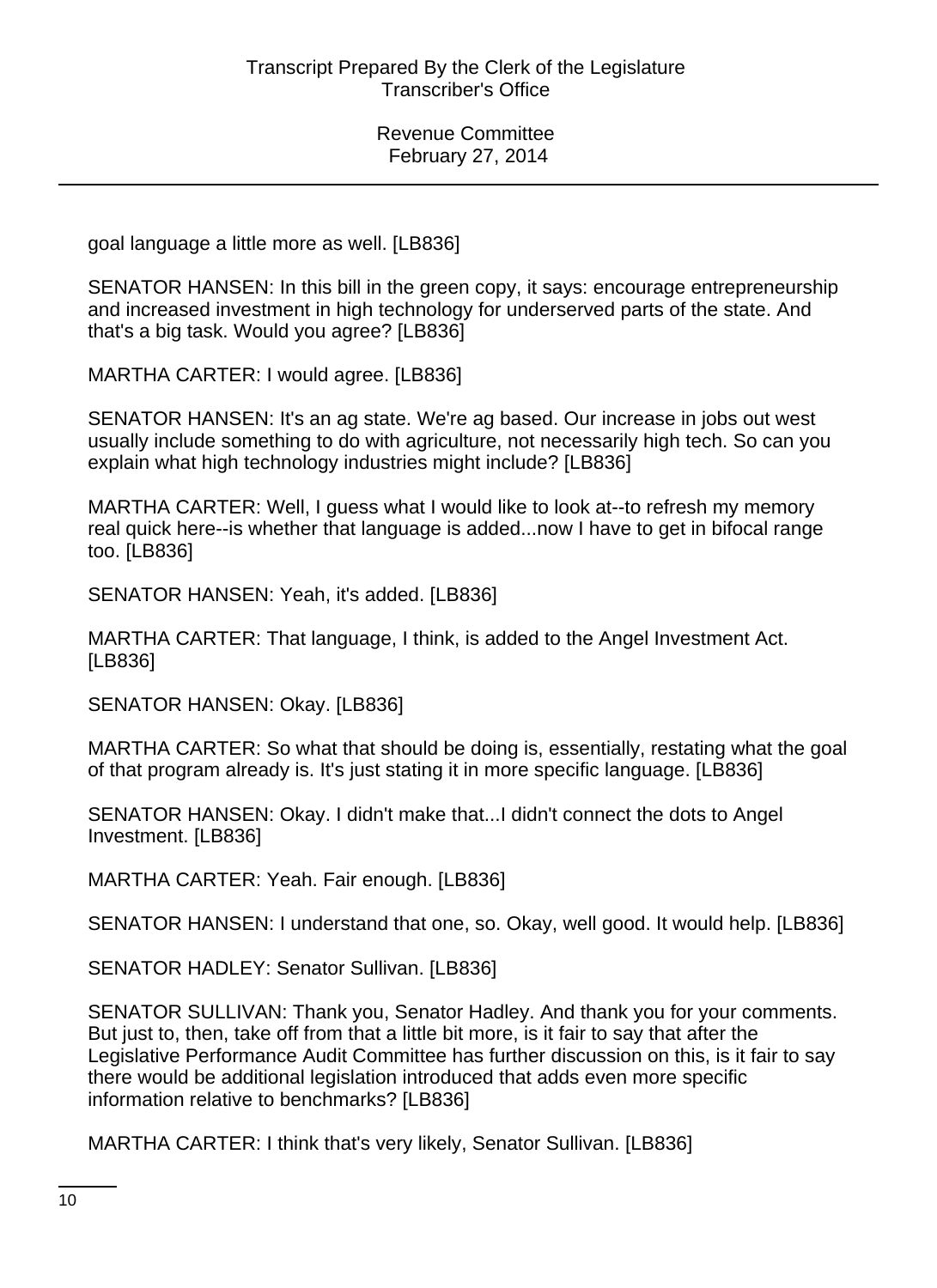# SENATOR SULLIVAN: Okay. [LB836]

MARTHA CARTER: The committee that...the resolution that the Performance Audit Committee has introduced would set up a committee over the interim that would consist of all the members of the Performance Audit Committee, the Chair and Vice Chair of the Revenue Committee, the Chair and Vice Chair of the Appropriations Committee, and one member at large selected by the Executive Board. And the specific task of that committee would be to develop a proposal for an ongoing and regular evaluation system for tax incentives. But I think it's almost a certainty that as those discussions occur, some of these goals and metrics discussions are going to occur as well. And so I would expect by next fall because that...the interim study committee has a December deadline for reporting back to the Legislature. So I would think as part of that, there would be more suggestions in terms of the goals and metrics as well. [LB836]

SENATOR SULLIVAN: Thank you. [LB836]

MARTHA CARTER: Uh-huh. [LB836]

SENATOR HADLEY: Senator Schumacher. [LB836]

SENATOR SCHUMACHER: Thank you, Senator Hadley. Thank you for your testimony today. [LB836]

MARTHA CARTER: Uh-huh. [LB836]

SENATOR SCHUMACHER: If I read through just the changes in the green copy, they're kind of very, very high level language which, I mean, don't you have to get down in the weeds a little bit more when you say something like, encourage entrepreneurship and increase investment in high tech industries? I mean, is this giving you enough of a standard? And then secondly, all of these acts, I think, have buried in the fine print a high level of confidentiality which prevents us from getting down to actually figuring out whether or not they made a difference or not. Is that an impairment to your implementing a study? [LB836]

MARTHA CARTER: It can be. To answer your first question, does this bill make a substantive difference in resolving the problem that we found in the audit last year in terms of the broadness of the goals? No, I don't think that it makes a substantive change in that. I think it's a baby step. It's a way of saying, well, we've introduced a bill--we, the Audit Committee--has introduced a bill to say, there needs to be more work in this area and this would be a step in the right direction. But there's going to need to be, in order to really have a quality system of goals and metrics and benchmarks, there is going to need to be more discussion and that would need to be more statutory changes. So I think this is just the...really, just the first step, as Senator Watermeier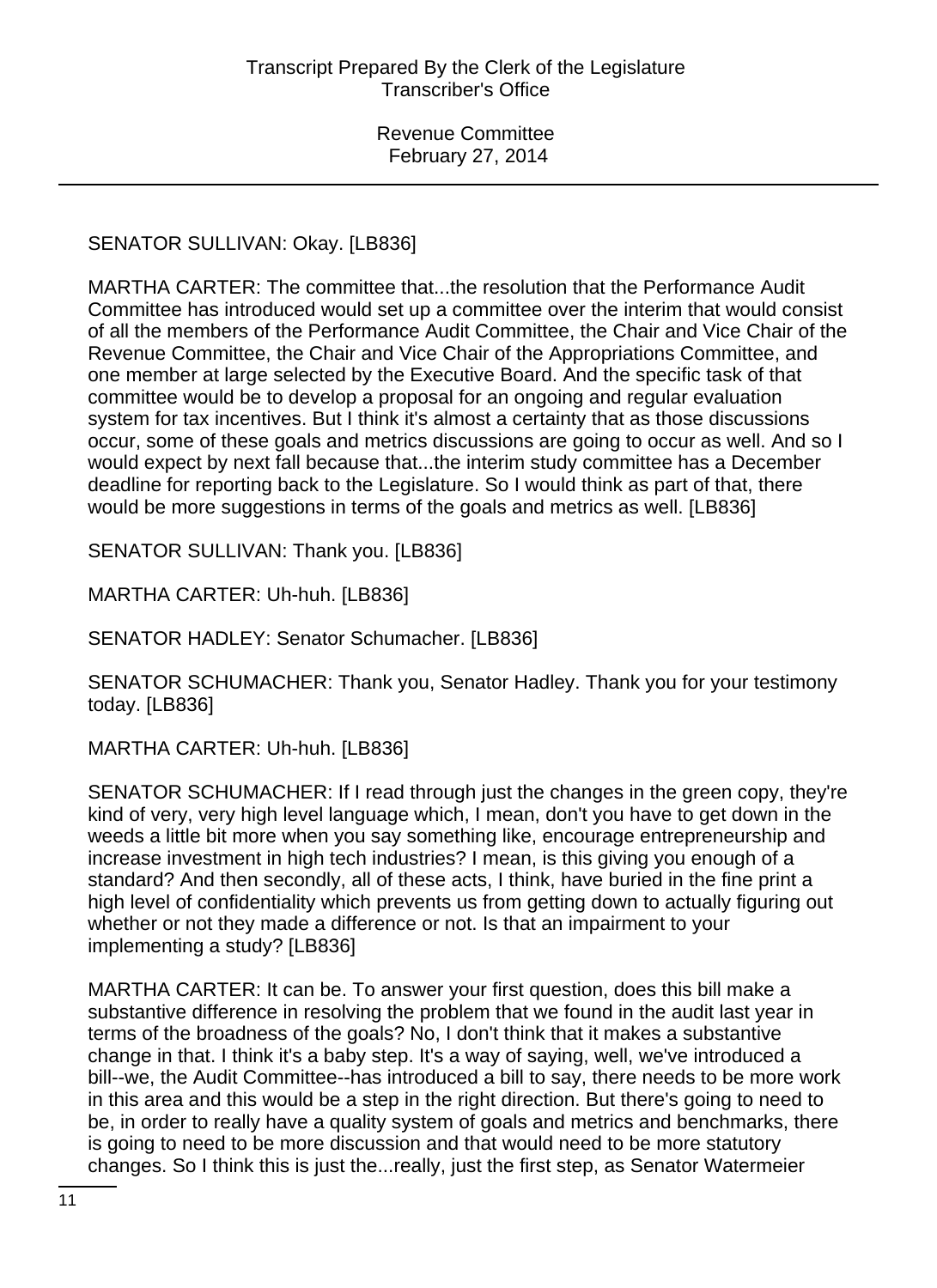Revenue Committee February 27, 2014

said. And the other question in terms of the confidentiality, I think there is a hindrance there. The trouble right now is, without the specificity from the Legislature of what do you want to be evaluating these programs on, the Revenue Department is...their hands are tied, to a certain extent, because of confidentiality provisions. But there's quite a bit of information, like with the Advantage Act, you can actually get much more information than we used to get under the old program, LB775, because the Legislature required that information to be disclosed. So I think, again, there's some work for the Legislature to do in deciding well, what exactly--if there's information we can't get at--what is the information that we want and how are we going to have it reported in a way that we can use it in a meaningful way for evaluation purposes because sometimes, and certainly our evaluation report dealt with this a little bit, sometimes information is reported--and I don't mean this in any critical way--programs or agencies often report information in the way that they use it. But that is not always the same way that it was most useful for policymakers to understand it. And so there needs to be some dialogue there. And the more specific policymakers can be about what you do want to know, the better information you're going to, then, get. I don't mean better but the more you'll be able to use the information better that you get because it'll be reported in a way that's responsive to your needs. [LB836]

SENATOR SCHUMACHER: Having worked on this and maybe having a whole lot better feel than any of us have for how these things are working and what's happening, it seems to me that there's no terrific sense of urgency in this legislation. And do you get a feel that we should be more urgent about it, that we're printing these things and putting them out into the system and creating what might be a liability down the road? I mean, should we be more concerned? Should we make this more urgent in order to get an answer to this sticky question or whether or not...how much good they're doing? [LB836]

MARTHA CARTER: I'm not sure I can answer that. As your audit staff, I can...I mean, you know, as auditors, we like to have our goals and measures and data. And it is a big program. I mean, but I'm not a policymaker. I think that's the best way to answer that. [LB836]

SENATOR SCHUMACHER: But to a certain extent, you are our eyes and ears. And if you get a...if you have a sense that there is something that is maybe a caution light that should be flashing, do you have a sense of that? Or are we in a position to say, you know, it's okay, so we can take our time studying this stuff? [LB836]

MARTHA CARTER: Well, I really...I genuinely don't think I can answer that. What I can say is, the audit report raised the issue that the goals...the existing goals for tax incentive programs are very broad. And, equally, that evaluating tax incentive programs has some challenges and limitations. It is very hard to know exactly what causes a business to do a certain thing. So it's...there's a need there in the sense of it's hard to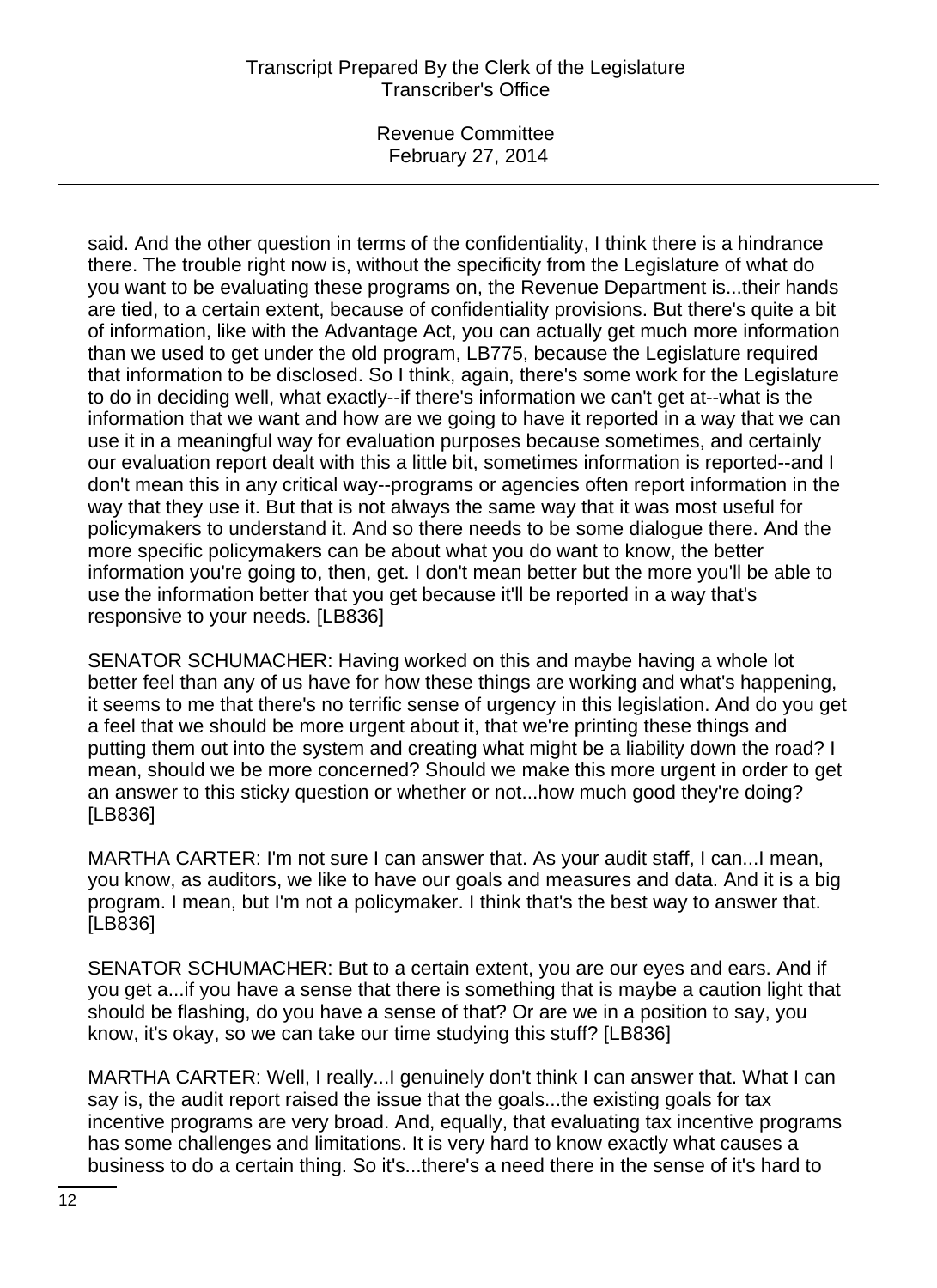evaluate because you don't have the goals and there's also a caution in that it's very...it's a difficult business to do. That being said, if members of the Legislature are satisfied with what those programs are doing, then I guess there isn't any urgency. I mean, I don't think that we, as the audit staff...I mean, if we had found something that was fraudulent or, you know, some sort of serious breach of administration, that would have had to have been reported. So I'm not trying to be coy or not answer your question but I think it really just is one of those instances in which it's a policy question. And the argument from those, I guess, who are pushing for the evaluations is, yes, it is a difficult area to evaluate. It's never going to be completely simple. But it would be better to be doing some additional review. You know, you're going to get something out of it. It's not as if doing the evaluations is not going to tell you anything about how the program is working. [LB836]

SENATOR SCHUMACHER: Thank you. [LB836]

SENATOR HADLEY: Any other questions? Yes, Senator Hansen. [LB836]

SENATOR HANSEN: One kind of follow-up. When Senator Watermeier introduced this bill, there were three words that he's used and I've heard Senator Harms use over the years: metrics, goals, and benchmarks. And a company looking at coming to Nebraska and that we want to come to Nebraska, when does it...it's got to be a balancing act between the oversight and the willingness that we show to bring the company in. Can we overstudy this? As an auditor, probably not. [LB836]

MARTHA CARTER: Well, even...well, as an auditor, I'm inclined to say no. But as a pretty practical person, I'm going to say yes, there is always the possibility of overstudying things. But I guess the thing that I would say to the way that you laid out that scenario is, I don't think that what we're talking about doing should interfere with an individual business's decision about whether or not they're going to come here because, really, what we're saying is you, as members of the Legislature, have made policy decisions that are reflected in these acts. And you need to decide whether those are working in the way that you intended them to. So it would be looking more...well, two things. In terms of the individual decisions, you would be looking, as policymakers, after those decisions have been made. In terms of setting the specific goals and benchmarks, I'm pretty sure that any forum in which those are discussed, that there's going to be quite a bit of input from the various stakeholders in this area about what those should be and how success in the program should be measured. And even having that discussion might be very valuable, even if all of those...I mean, you probably don't want extremely specific metrics in your statutes. But having that discussion with policymakers and stakeholders about, well, what is it that we believe these programs are accomplishing and how can that be better reflected in statute might well be to everybody's advantage. [LB836]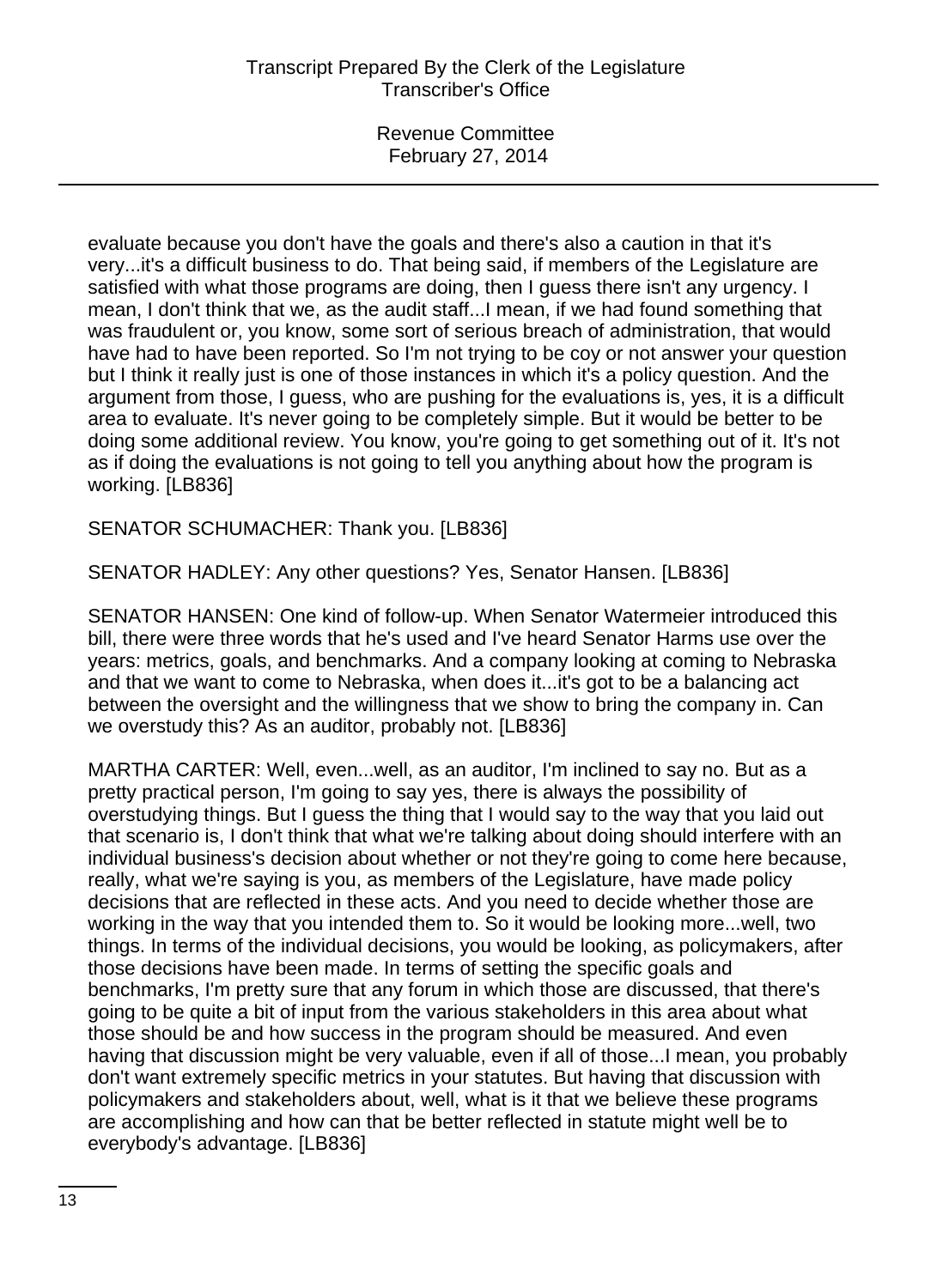# SENATOR HANSEN: Thank you. [LB836]

SENATOR HADLEY: Any other questions for Martha? Thank you. Appreciate it. [LB836]

MARTHA CARTER: Thank you. [LB836]

SENATOR HADLEY: Senator Watermeier. [LB836]

SENATOR WATERMEIER: I wasn't going to close but I think I will say something, if that's all right. [LB836]

SENATOR HADLEY: Please do. [LB836]

SENATOR WATERMEIER: I forgot to mention this is a priority from the Performance and Audit group. [LB836]

SENATOR HADLEY: I was going to ask that question. [LB836]

SENATOR WATERMEIER: We did prioritize this. We have our two, we did prioritize this. [LB836]

SENATOR HADLEY: Okay. [LB836]

SENATOR WATERMEIER: But let me tell you how I think it's important in the big picture. It's easy to do a simple audit and we can have the Auditor's Office do that. Did this company do exactly what they promised, either create 50 jobs or invest \$2.5 million or whatever it is? But where we need to head, we need to head to the hard analysis. And that's what's difficult. And by coming up and talking about this today, this will help us get there. Maybe not the urgency that you're wondering about, Senator Schumacher, for today's incentives. But in the next incentive that we decide to create, we need to be ready for that in more progressive ways and be up front with them so the next tax incentive we write, we get these in there right the first time if we think we need to add something that we don't have today. So to answer your question, as a senator, I think it is urgent because we want to be ready for the next time we have to talk about this on the floor. Does that make sense? [LB836]

SENATOR HADLEY: Any question? Seeing none, thank you, Senator Watermeier. [LB836]

SENATOR WATERMEIER: All right. [LB836]

SENATOR HADLEY: With that, we will close LB836 and open LB885. Senator Harr. [LB836]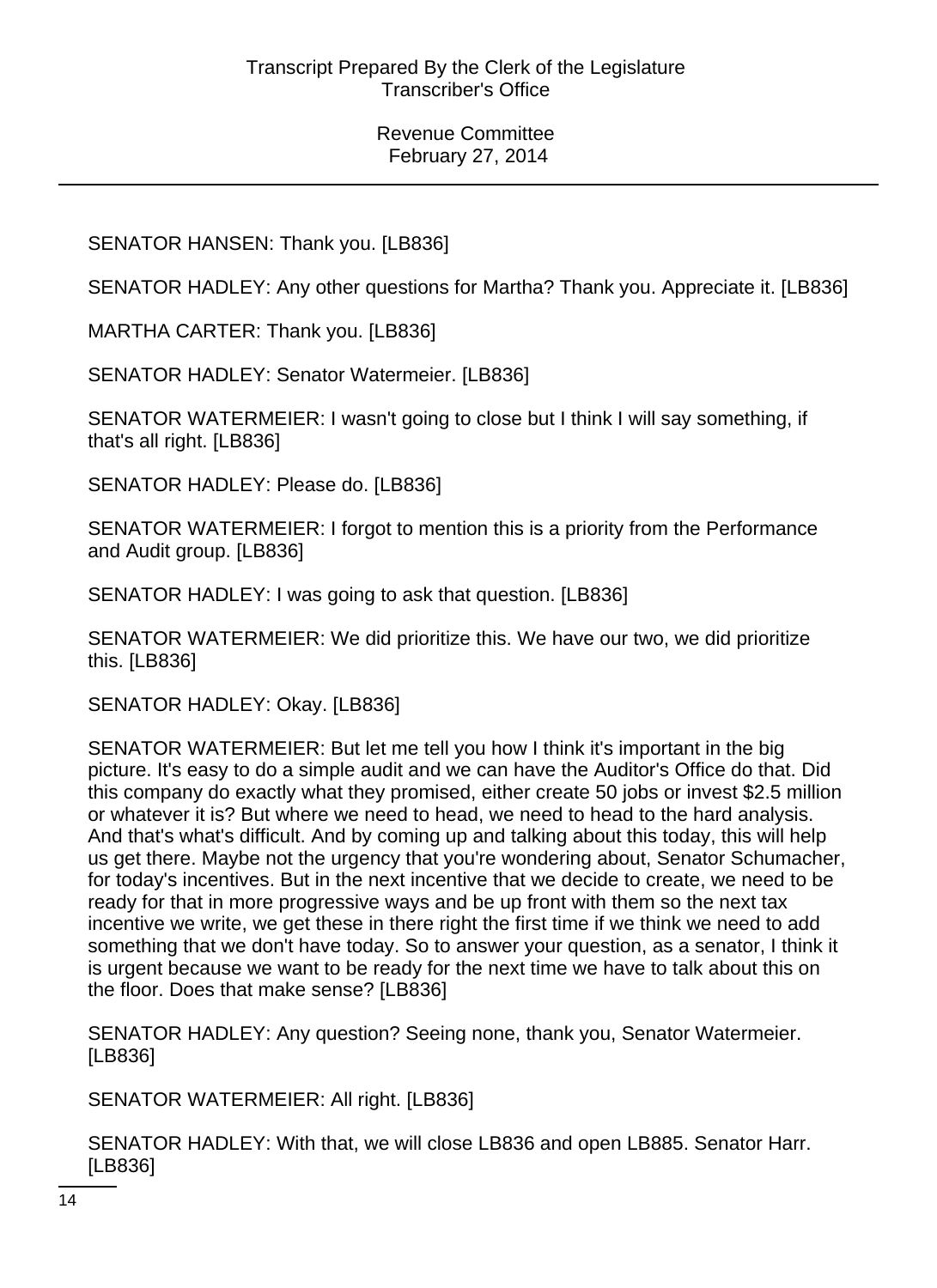SENATOR HARR: (Exhibits 7 and 8) Transcribers don't like that. Chairman Hadley, members of the Revenue Committee--soon some to be former--Senator Hansen. My name is Burke Harr, H-a-r-r, and I represent midtown Omaha which is comprised of the Dundee, Benson, and Keystone neighborhoods. And I represent Legislative District 8. LB885 directs the county assessor in counties with a population of 150,000 inhabitants or more, to utilize the income approach including the use of discounted cash-flow analysis when determining the actual value of two or more vacant or unimproved lots. County assessors have been using a valuation method known as discounted cash flow which takes into account the holding period before a developer is able to sell a lot at market value. Douglas County, Sarpy, and Lancaster follow the same method. A review by Assistant Lancaster County Attorney, Michael Thew, Thoo (phonetically), T-h-e-w, in January 2013 found that a state...that the state mandated that the land must be based on actual value and not future purpose of the land. Lots that have been platted and approved with infrastructure are now being assessed at 100 percent of their market value instead of 50 percent, in some counties. According to the Lincoln Journal Star, an article dated August 3, 2013, in Lancaster County, 3,210 residential lots and 964 commercial lots lost the discount this year and over 1,643 owners of lots have protested the valuation changes. It is not feasible for a developer to sell most of its available lots in a single year. So assessing those lots at 100 percent of market value is not practical. It can take years to sell all the lots in a development and there isn't actual value until there is an actual buyer. You will hear...well, you have a letter from one assessor and you'll hear from another who have two different views of how to come to a proper value. Which assessor is correct? Is one right more than the other? I don't know. I don't have the answer. But it is a good example of the confusion that is out there. Both Douglas and Sarpy Counties still value buildable lots based on an absorption rate, the amount of time it would take to exhaust the supply of lots on the market in any given subdivision. The unpredictability of the current property tax system hinders economic development in the state of Nebraska. Additional investors and developers are unlikely to become investors because they cannot accurately predict annual property tax expenses, making it near impossible to accurately underwrite the new developments. The change will also likely meet fewer choices of lots for those looking to build a new home, which will drive up market prices. The goal here is to spur economic development. The current system stymies it. You will hear people today testify how it is...it has become too expensive to own and develop lots, particularly for the small business owner. They want certainty and LB885 provides that certainty. I would like to point out one thing in the potential legislation. On page 2, line 16, the date has been left blank. After talking with county assessors, the date should be June 30, which is the date that homestead exemptions must be submitted to the county assessors. I would ask that you pass...advance LB885 out of committee. And I would be happy to answer questions. And now I'm going to go off script a little bit. You have in front of you a letter from Norm Agena. He is opposed to this legislation. And he bases it on a opinion, again, written by Mr. Thew that I mentioned earlier. However, if you go to the second to last paragraph, Mr. Thew states,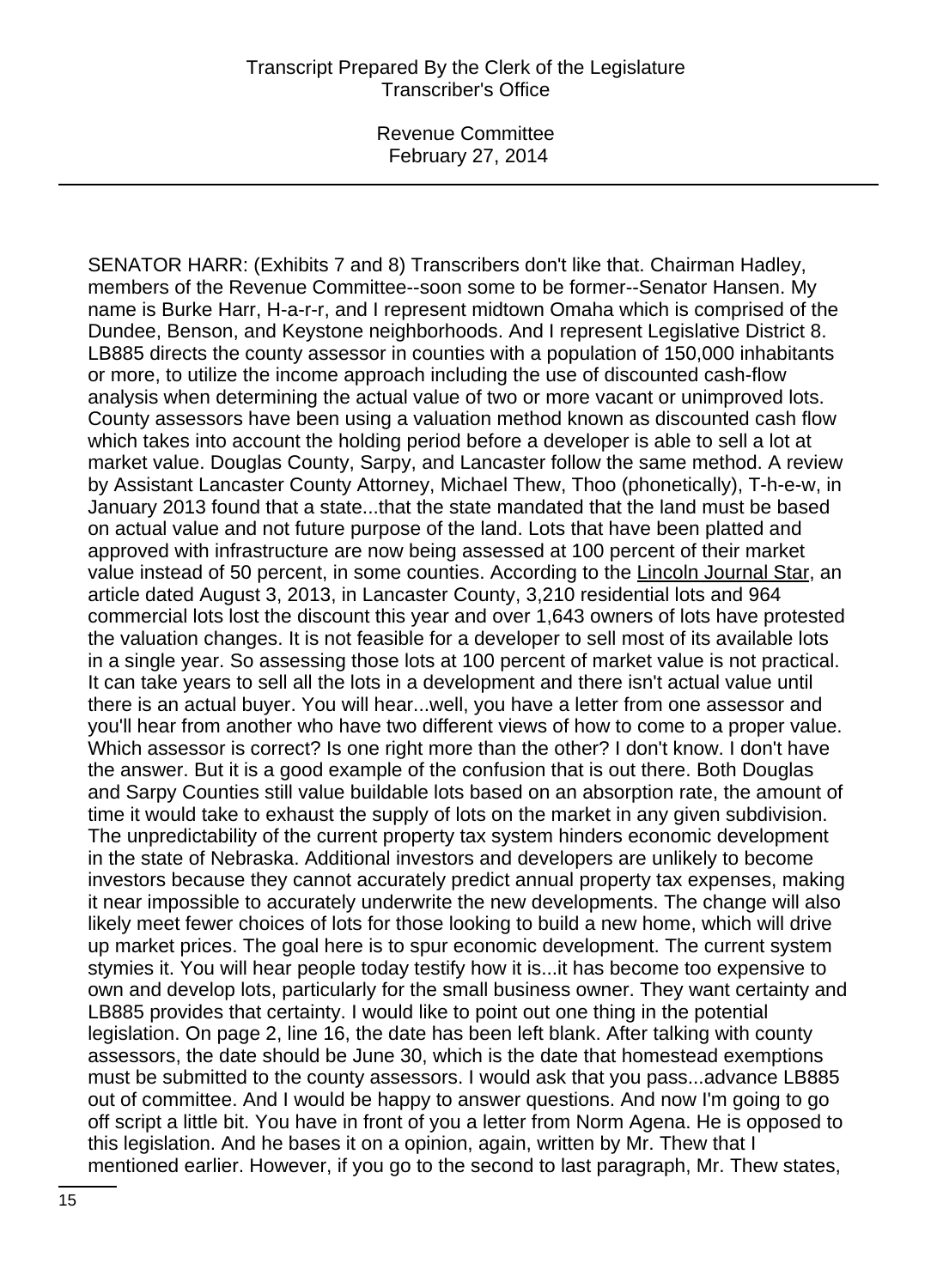"Therefore it is the opinion of our office"--again, this isn't a court order, it's an opinion of an attorney--"that absent specific enabling legislation, your office should not use discounted cash-flow analysis or developers' discount in valuing vacant lots for tax purposes." Well, folks, that's what we have here is enabling legislation that allows that to occur. So he says, based on the opinion, he's against it. Well, the opinion says you need enabling legislation. So I'm not sure how actual negative his letter is. With that, I'd be more than willing to answer any questions. [LB885]

SENATOR HADLEY: Questions for Senator Harr? Senator Schumacher. [LB885]

SENATOR SCHUMACHER: Thank you, Senator Hadley. Thank you, Senator Harr. Is all this change limited to counties with a population in excess of 150,000? [LB885]

SENATOR HARR: It is at this time. I am open to an amendment that allows it across the state. [LB885]

SENATOR SCHUMACHER: It just wasn't clear whether or not the language in Section 1 carried over to Section 2. [LB885]

SENATOR HARR: Yes, that is the legislative intent. [LB885]

SENATOR SCHUMACHER: Okay. And then if you have...I mean, how do you test whether or not a lot is being held for resale? Is this an empty lot that we're talking about? [LB885]

SENATOR HARR: It can be. It can be an area that was originally agriculture land that's been, now, parceled that you file with the register of deeds. There's an application process and that's how you would know which is, again, one of the...interesting with the complaint is that this system would be too cumbersome. And yet...I'm always a little leery of those that don't want to do something because it's difficult. You do it because it's right, not because it's difficult. And also, I don't think this process is cumbersome that...in the bill. [LB885]

SENATOR SCHUMACHER: Are these lots, do they have to be in the same subdivision or can they be anywhere in the school district? [LB885]

SENATOR HARR: No, it would have to be in the same subdivision. [LB885]

SENATOR SCHUMACHER: Is that in here? [LB885]

SENATOR HARR: Well,... [LB885]

SENATOR SCHUMACHER: It says: vacant or unimproved lots in the same tax district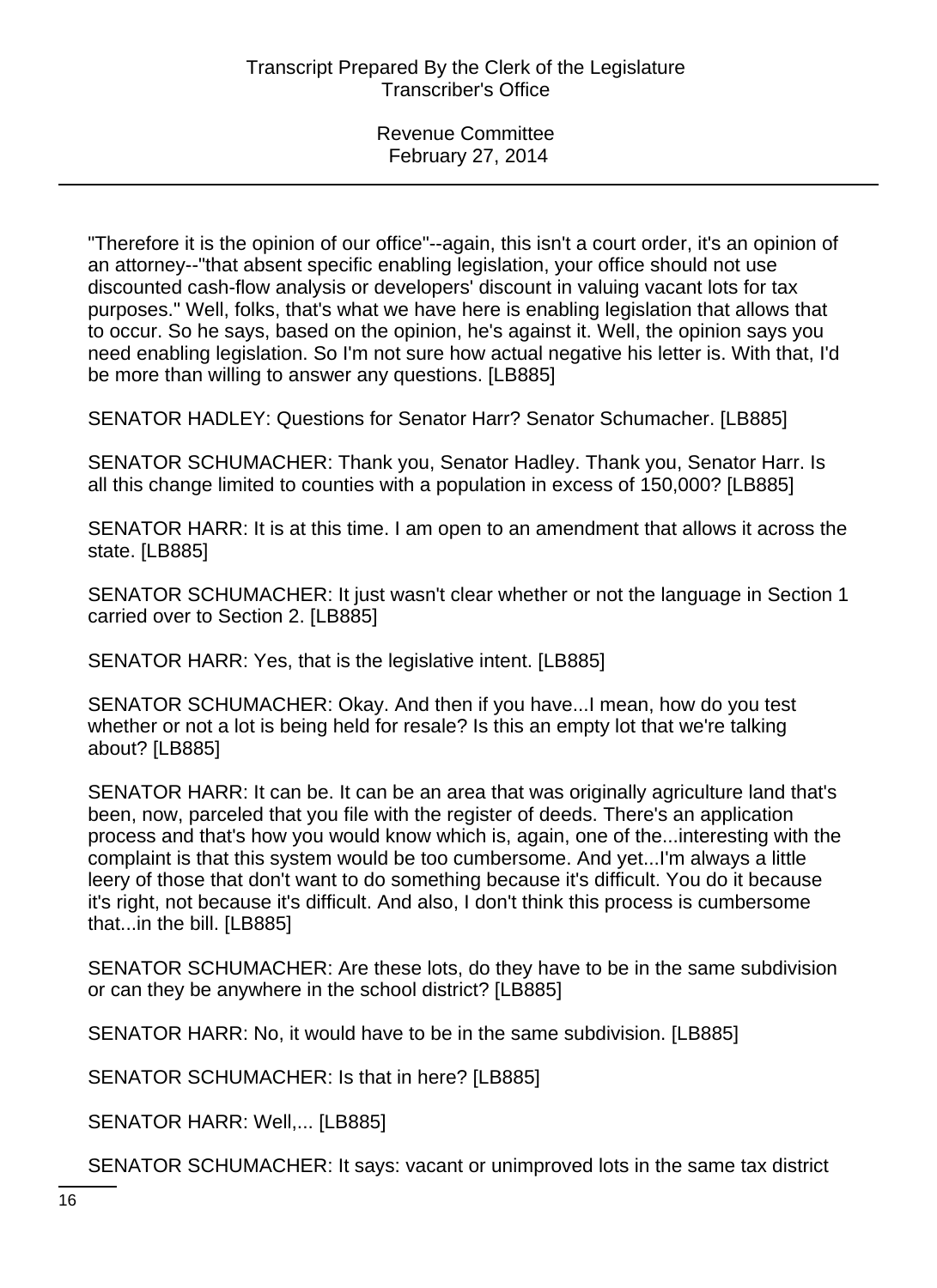that are owned by the same person held for sale or resale and elected to be treated. It doesn't say they have to be adjacent. It doesn't say they have to be in the same subdivision. [LB885]

SENATOR HARR: Well, and that...the...yeah, the problem with the term "adjacent" is, you could have a situation where one parcel...it's a, you know, it's a subdivision, you have 100 lots. And you would have one lot surrounded by four sold lots but they may be the only four sold lots out of the 100 lots. [LB885]

SENATOR SCHUMACHER: But it's... [LB885]

SENATOR HARR: So that's why "adjacent." We can...and there are those coming up after...we can work on the language if you want. [LB885]

SENATOR SCHUMACHER: But it's your intention that this be in one subdivision or one development, not strewn out across an entire school district or something? [LB885]

SENATOR HARR: One development for each. That is correct, Senator. [LB885]

SENATOR SCHUMACHER: Okay, thank you. [LB885]

SENATOR HADLEY: Senator Harr, you talk about the discounted cash-flow analysis. In that, you have to do things like periods of time, discount rates, such as that. [LB885]

SENATOR HARR: Yes. [LB885]

SENATOR HADLEY: Does the bill address how the assessor should do that? [LB885]

SENATOR HARR: Well, they're currently doing it already so they know how to do it. If you would, again, like some language to that degree...I also have an amendment that would allow for an appeal process if a assessor thinks this process doesn't work, which I can give to you. But it's commonly...I mean, if you want that in there, we can provide it. I don't think there's a difficulty there with that. [LB885]

SENATOR HADLEY: Well, I just wondered, though, would you have different methods depending on which county? Different discount rates depending on which county you're in? Different periods of time that the...you would discount the cash flow over? I'm just wondering... [LB885]

SENATOR HARR: Yeah. [LB885]

SENATOR HADLEY: ...if we need any uniformity across. [LB885]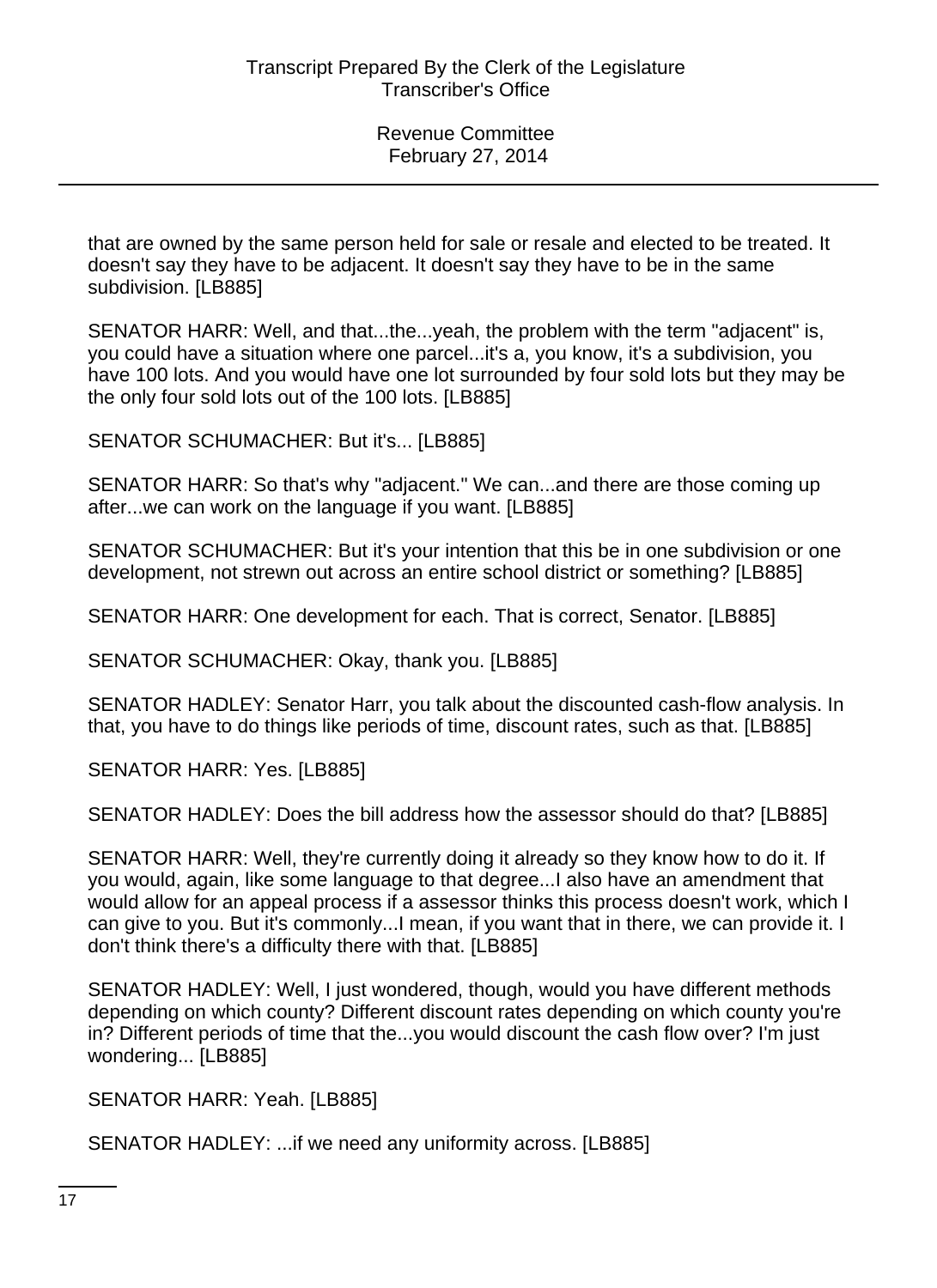#### SENATOR HARR: Yeah. [LB885]

SENATOR HADLEY: If we're going to use that discounted cash flow method, do you allow each county to decide their own discounted cash flow method? [LB885]

SENATOR HARR: It's a very good question. There are those coming up after me who could probably better answer that question. And if it hasn't been addressed, I'll work on it in my close. [LB885]

SENATOR HADLEY: Okay. Senator Schumacher. [LB885]

SENATOR SCHUMACHER: Just one quick question. Is this the same issue that was raised, I believe it was, in Norfolk in the Tax Modernization Committee hearings where, if I remember right, there was some land developers saying they couldn't afford to develop lots because the minute they sold one, all the lots...the county assessor was evaluating all the lots at the sales price? And even though those lots might not sell for lots of years, they were all being charged...the market value had been set by the first sale. Is this the same issue? [LB885]

SENATOR HARR: Possibly. I'm not...I don't know. But let me restate this. It sounds like it's the same issue. I don't recall specifically or the specifics of that testifier but it sure sounds the same. [LB885]

SENATOR HADLEY: I believe it was the chamber of commerce at Norfolk. And I also think, if I remember it right, there was a concern about things like strip malls where you rent...lease the first strip mall unit and then the assessor says that that's what you will value each of the units. [LB885]

SENATOR HARR: Yeah. Yeah. Well, in that scenario, though, you can challenge the valuation. And if it's not fully leased, they will adjust that. [LB885]

SENATOR HADLEY: Thank you, Senator. [LB885]

SENATOR HARR: Thank you. [LB885]

SENATOR HADLEY: Can I see a show of hands of how many people wish to testify? We will use the light system. You will have a green light for four minutes, amber light for a minute, and then when you're kind of ready and finishing up, we'll give the red. Welcome. [LB885]

BOB BENES: Thank you. My name is Bob Benes, it's B-e-n-e-s. Appreciate you letting me come here. This is my first time in front of a committee like this so apologize for... [LB885]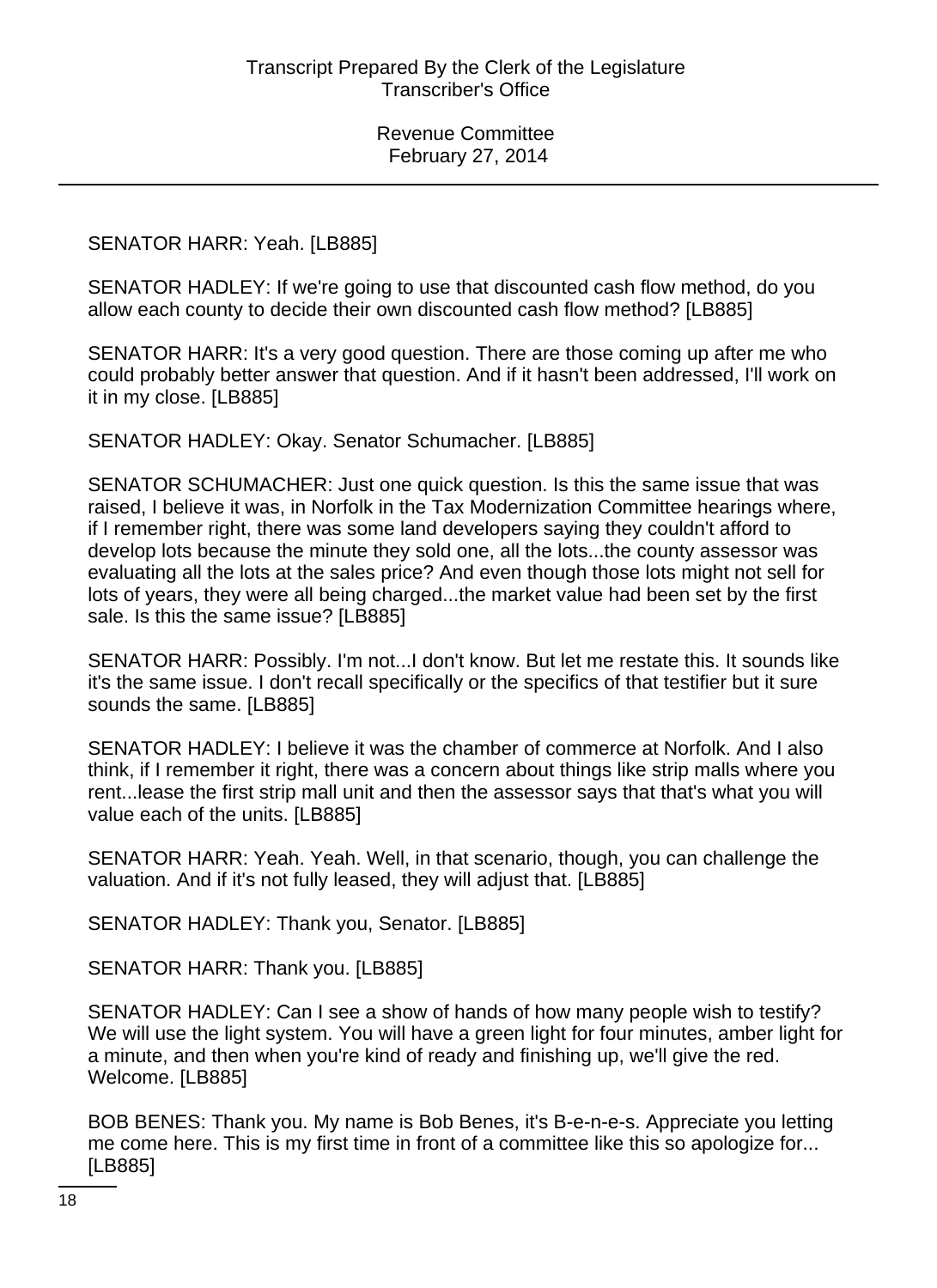SENATOR HADLEY: We'll be kind. [LB885]

BOB BENES: Be brutal on me. [LB885]

SENATOR HADLEY: We'll be kind. [LB885]

BOB BENES: All right. I...and for your enjoyment, I left all my notes at home so I won't be reviewing any notes so, hopefully, that's okay. Basically, I'm coming here today because I wear several different hats in this whole issue. I'm a commercial land developer, I'm a residential land developer, I'm a residential homebuilder, and I build commercial buildings. And I'm a farmer at heart. So I kind of cover all the bases. This issue has come up in the last couple of years and it has been very detrimental to us, our company, and businesses like us. And I'm going to start with the commercial development side. We were very instrumental in bringing businesses to Nebraska like the big Tractor Supply Distribution Center, keeping MBA Poultry, having large developments, people that use large parcels of ground, bringing them to Nebraska. One of the issues involved is, when they come here, they say, okay, what do you have available? What's shovel ready? What can we move on? When can we move? Most big industries coming, they want to know what pieces of ground are around that they can get to. If you don't have shovel-ready projects, they're probably not going to look at your community. And so it's really important that we have those. Well, to have a shovel-ready project, you have to have an area of ground that's got infrastructure and is ready to build on. Well, once you do that, what happens is the assessor now has come and said, oops, that's development ground. It's, you know, triple the value of what it was. And so we're really struggling with that issue. I'll give you an example at Waverly. We put in a street so that we could service the new Tractor Supply. Well, the land that's around that street now has infrastructure. It jumped in value. It doubled in the last year to where now we pay, you know, \$50,000 a year in taxes just to have this piece of ground. We have been sitting on this ground for nine years waiting for a buyer to come along. So the absorption rate for a big commercial piece of ground is extremely large. And so it's very important that we have this discounted value so that we don't...we can afford to put in these pieces of ground so we can have places to bring in users for this development ground. Okay? It's very similar on little, smaller phases of commercial growth where you put in maybe some commercial lots and you put in the street. And you have users for two of them but you don't for the other two. So you're going to sit on those. And you know, I've got commercial lots that I've sat on ten years. And the values have just skyrocketed because we hoped to sell them for this but the reality is, over time--time value of money--it's down here. And simply ask that this bill is so important to us because it will encourage us to keep doing what we're doing. Right now, I have no...I would not have the intention of going and putting in a small commercial development because I wouldn't want the extra lots because over a few years, I would have given all my profit back in taxes. So it would not make sense for me to do. And so the availability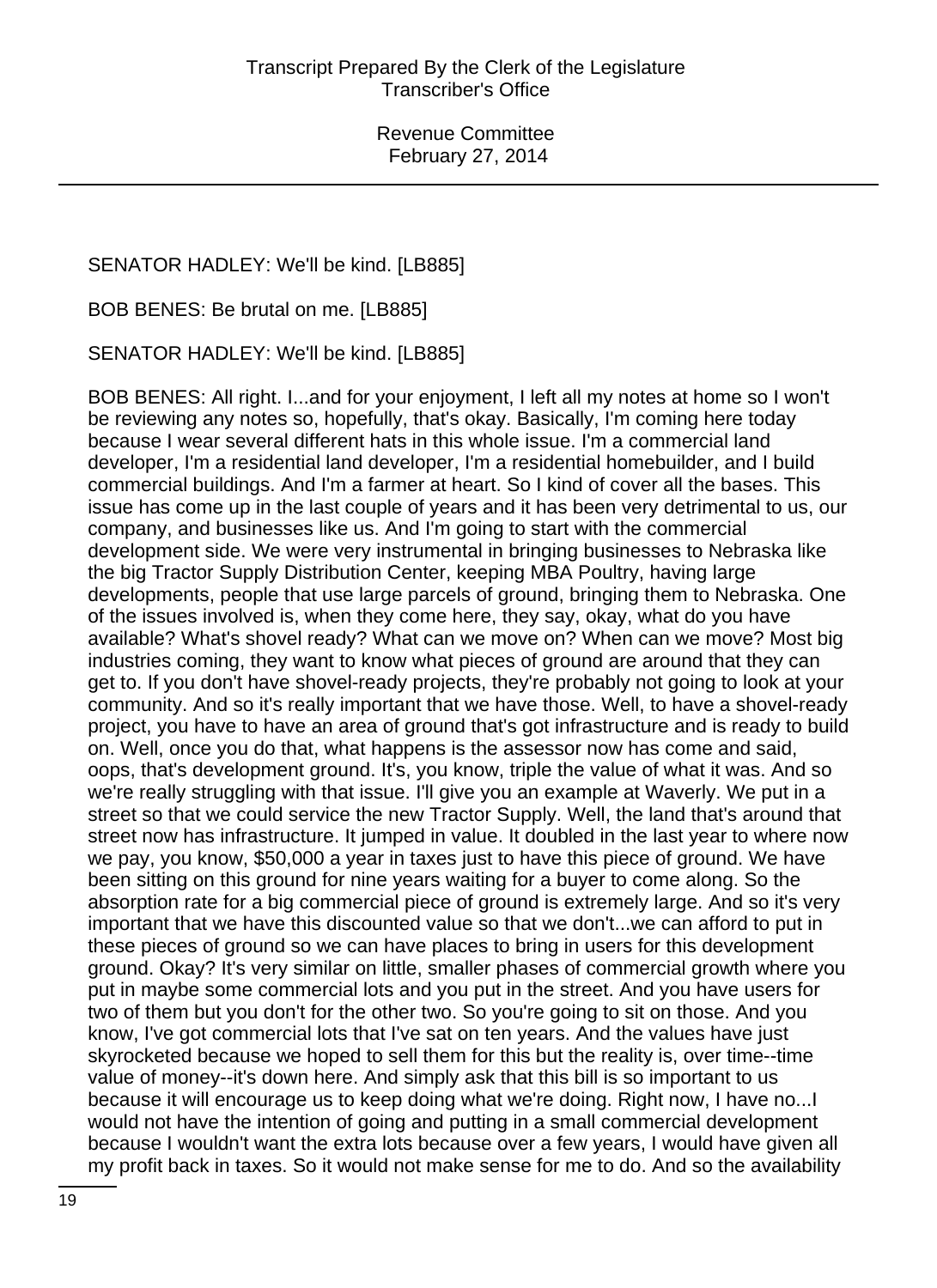of sites for someone to come in and build on are going to be extremely limited. From the residential side, I used to put in 50-lot phases so that people would have selection and choices. And it would take me a couple of three years, four years to sell out that phase. Now I'm putting in ten lots because that's how many lots I can put in in one year that I can know that I can, hopefully, sell and I won't have to be hit hard with the tax burden. That is the reality and that's what's happening. And small towns...I do a lot of developments in small towns, small communities. They beg me to come there. They need residential lots. I don't want...and I've done it. You know, I put some in Aurora, Tecumseh, Waverly. And the problem I have now is, I put in a small street with ten lots. I still have nine lots after two years. But once I'm getting hit with those taxes fully assessed, I've completely given back any profit in five, six years. And so the desire to do it is completely gone. And so I ask that you really consider this bill. We really need it in order to continue to do our job of developing lots and giving people the ability...giving choices. [LB885]

SENATOR HADLEY: Are there question? Senator Schumacher. [LB885]

SENATOR SCHUMACHER: Thank you, Senator Hadley. And thank you for your testimony. Would this valuation mechanism result in a lesser value than what you paid for the property? [LB885]

BOB BENES: No. No. It would...it's my understanding and what we've done in the past is, you pay for the property here, you improve it with some certain amount of infrastructure, and then it has a new value. And then what they do is, they discount that value back down. Sometimes, usually, it's like a 50 percent on all new lots. And then after a year or two, it goes to 60 percent. They had a formula that they used down at the county assessor. And so never was it lower than what you purchased the ground for. [LB885]

SENATOR SCHUMACHER: Thank you. [LB885]

SENATOR HADLEY: Maybe...if you don't know, please say so. But what...do you know what discount rate they use to...because if you use discounted cash flow, you've got to take the future cash flows... [LB885]

BOB BENES: Sure. [LB885]

SENATOR HADLEY: ...and discount them back? [LB885]

BOB BENES: You know, it was a little hidden secret that I think they kept in a drawer, in their top drawer. But I really think that it was...I know in my instances, they used to tell me that it was a 50 percent and that it would jump a percentage every year. And the county assessor had a formula that they used and I don't recall the exact formula.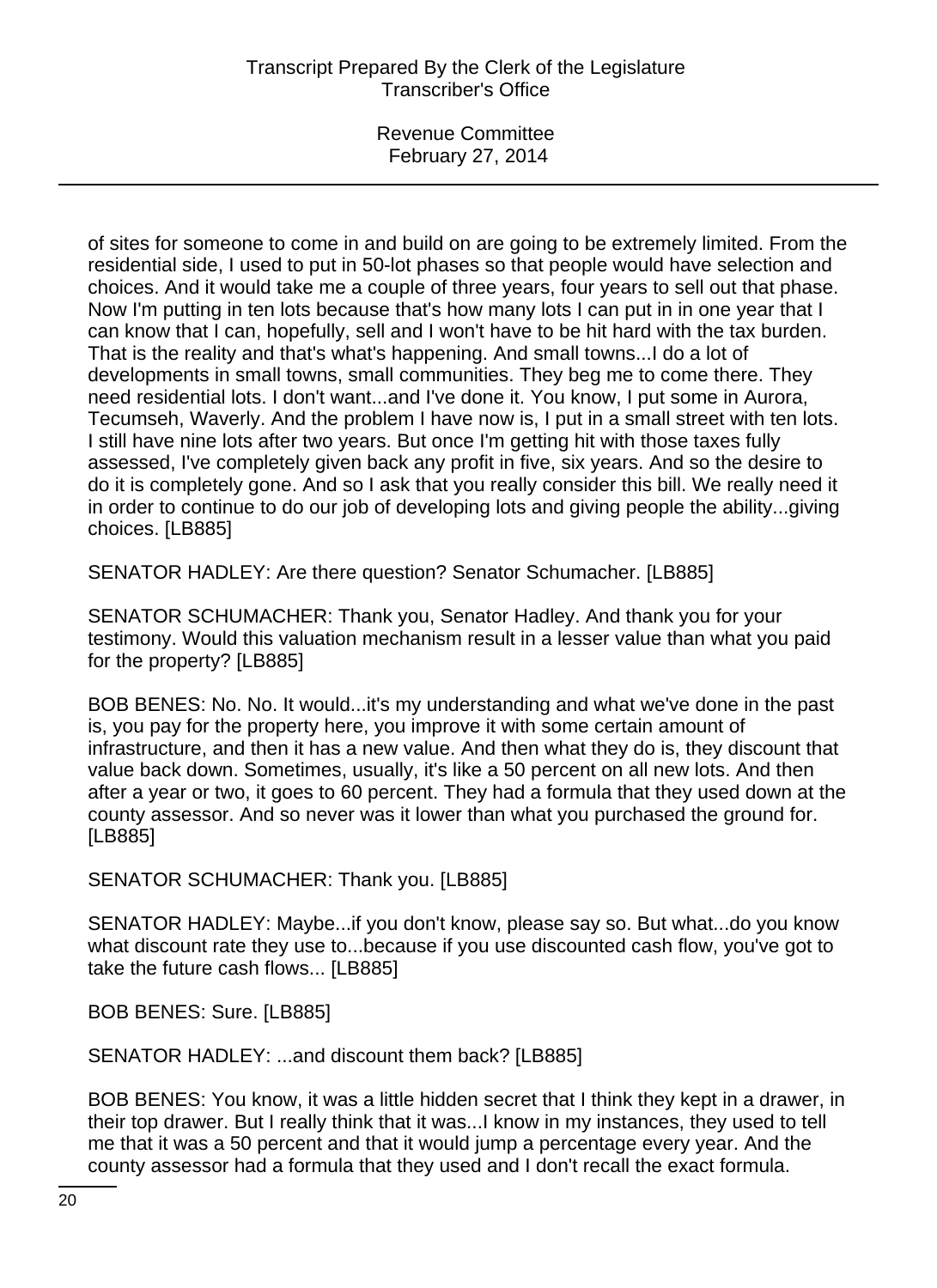[LB885]

SENATOR HADLEY: Okay. Thank you. Any other question? Seeing none, thank you. [LB885]

BOB BENES: Thank you. [LB885]

SENATOR HADLEY: Next proponent? [LB885]

MARK HESSER: (Exhibit 9) I have a handout too. Mr. Chairman, members of the committee, my name is Mark Hesser, M-a-r-k H-e-s-s-e-r. I reside at 2111 The Knolls, Lincoln, Nebraska. I am executive vice president of Pinnacle Bancorp and I'm here on behalf today on behalf of Pinnacle Bank and also on behalf of the Nebraska Chamber of Commerce and Industry in support of LB885. During my career I've been directly involved in lending to residential and commercial real estate developers and also actively involved in economic development. The current practice by some county assessors of valuing lots at their individual market value is unfair and a disincentive to development. It leads to less inventory, increased cost for the developers, and ultimately increased cost for the consumers. The developers have to recover those extra taxes they pay. If they put in smaller amounts of lots, it costs more to put in the street each time so it raises their cost. This practice has been a barrier to growth in Lincoln and would be a barrier to growth in any other community where it is utilized. Assume I open up a new residential development and in my first phase, I put in and plat 70 lots. And I can begin selling those lots for \$40,000. The county assessor would immediately say that my lots are now worth \$2.8 million and that's what I will pay my 2 percent, give or take, property tax level on. There's no way I could sell those lots to anybody for \$2.8 million in one time or even over a year. I would have to greatly discount that value if I sold those 70 lots right away. That's the simple concept. The...you've talked a little bit about the methods. The appraisal guidelines...as banks, we have to have an appraisal on these. They use that discounted model. It's regulated in the appraisal guidelines. The county assessors use the same commercial appraisers to value these properties. They don't go out themselves. Whether it's a development or a commercial building, they hire private appraisers to appraise those kinds of properties. So the methods are defined out there. I'm not going to give you the exact term but the certified appraisal guidelines would be the guide, in my opinion, for that. I think the committee should also consider making this change for not just counties over 150,000, but everywhere in the state. As Mr. Benes testified and as a banker with banks in many rural areas, it's just as important if we put ten lots in Central City, that they not be assessed at the value that one lot is going to sell for. You all know the small towns. If you put in a development with ten lots, they can sit there for five years. They can sit there for ten years. So I would urge you to pass this legislation but to change it to apply to all counties in the state. I'd be happy to answer any questions you have. [LB885]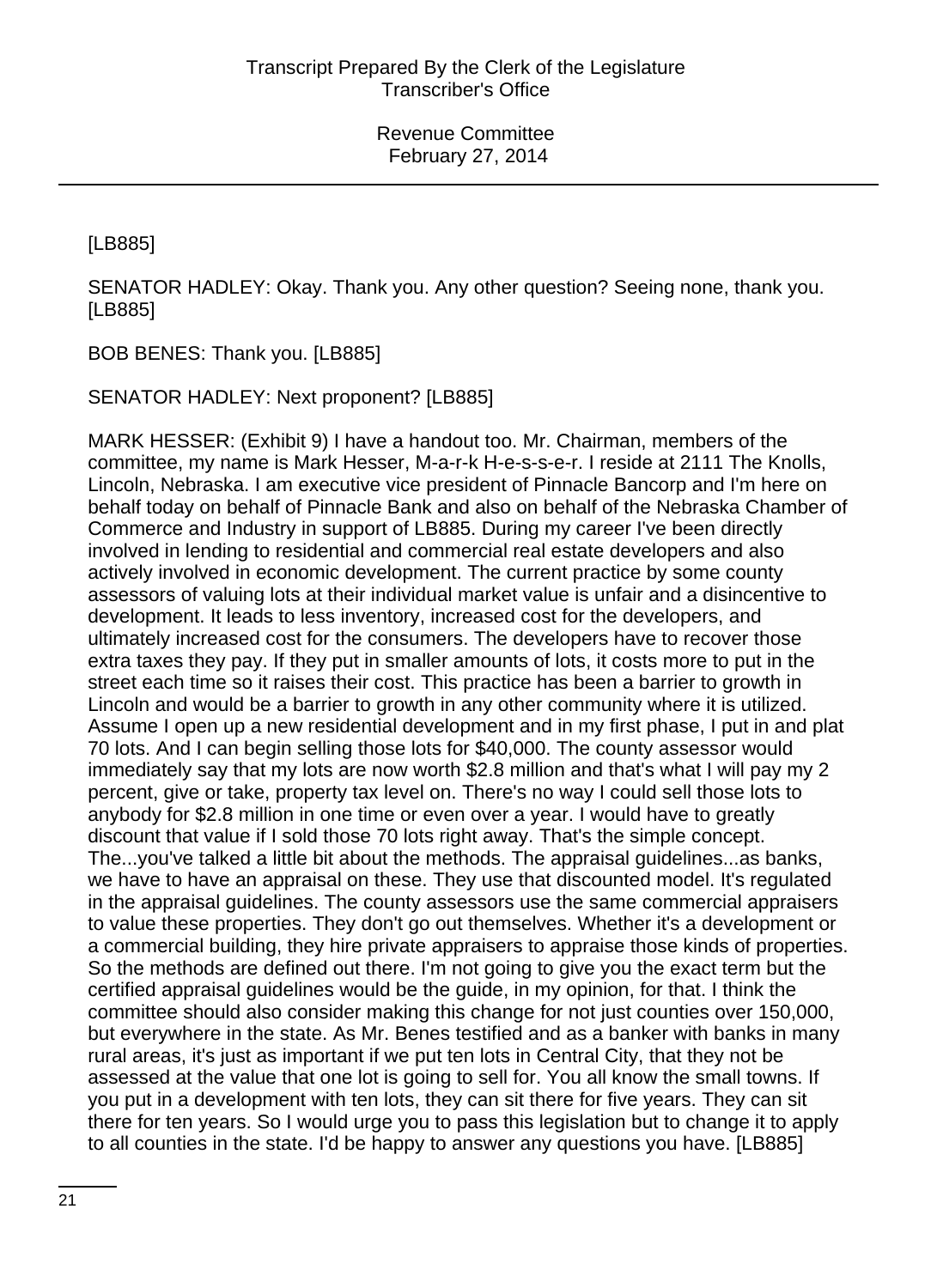SENATOR HADLEY: Are there questions for Mr. Hesser? Senator Schumacher. [LB885]

SENATOR SCHUMACHER: Thank you, Senator Hadley. We're singling out a single group of real estate here for different treatment as far as valuation. And we're required to uniformly, proportionally value things by our constitution. Have you looked into that issue at all? [LB885]

MARK HESSER: I don't believe you are singling out. I think what the county assessor's job to do is to assess a piece of property at what it's worth. And my example of those 70 lots, once I sell that first lot for \$40,000, the 69 lots should be looked at as one property, as a group of development. And I don't think there's anything in the constitution--I'm not an attorney, I'll let someone else answer that--that would require you to say you have to look at each one separately because it's 69 lots that remain. As a developer...a developer would say it's going to take a certain absorption rate that the appraiser factors into the discounted value, whether it's four years, five years. So I don't think you are. I think what you're trying to do is say, what is this worth today? Just like you do all other properties. [LB885]

SENATOR HADLEY: Senator Pirsch. [LB885]

SENATOR PIRSCH: Well, thank you. So...and I'll...I won't ask any follow-up questions. The line...it looks like on page 2 of the green copy, it says "one hundred fifty thousand inhabitants or more" for those counties this would affect. And so we'll...I'm not going to touch on that issue. I do appreciate, though, your statement. You think that this should be more broadly applied to Nebraska, is that right? [LB885]

MARK HESSER: Yeah. I think the practice, as I said, raises the cost. First, it's a barrier to putting in a development. Secondly, if they do put in a development, it raises the cost which, ultimately, makes the lots more expensive in Central City or any other town if they have to do this. I mean, it's just math. They've got to recover those costs and you're driving up the price on the consumer with this practice. [LB885]

SENATOR PIRSCH: Yeah. Well, I do know, I had a chance to meet with the Norfolk and Madison Chamber of Commerce yesterday. And they had indicated one of their big problems is finding adequate housing up there, that there was employment opportunities but housing seemed to be one of the biggest, if not the biggest, problem. Is that fairly reflective of a lot of these cities and towns around the state? [LB885]

MARK HESSER: Well, we're in business in many cities across the state. There's a number of reasons that we don't have residential developments in some of our communities. A lot of it's just the pure absorption rate. But is certainly a barrier that adds to it because it's a big up-front cost. [LB885]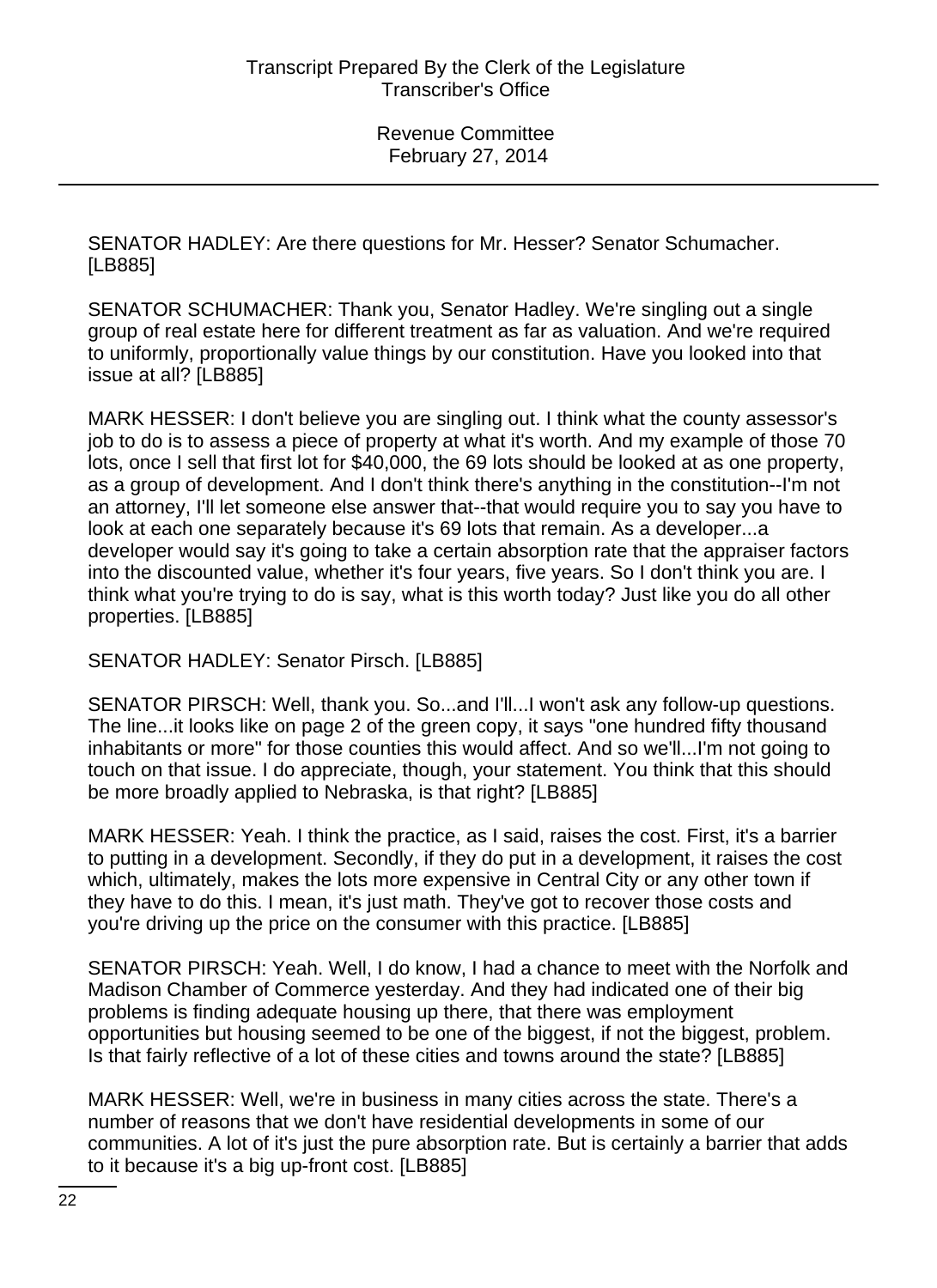### SENATOR PIRSCH: Thank you. [LB885]

SENATOR HADLEY: Any other question for Mr. Hesser? Thank you. Next proponent? Welcome. [LB885]

SCOTT SANDQUIST: (Exhibit 10) Good afternoon. My name is Scott Sandquist, and for the record, my name is spelled S-c-o-t-t S-a-n-d-q-u-i-s-t. I'm here today to testify in support of Senator Harr's LB885. I'm a native Nebraskan, a "Linconite" since 1970. My family business is commercial construction and I wish to describe a big problem that I have with respect to Lancaster County Assessor's recent changes in approach to computing and creating assessed values of development land and Nebraska's correlating lack of county to county consistency in county assessor calculation methodologies of development lots for resale. I believe LB885 can correct current unrestrained antidevelopment approach to assess valuations of development lots. To increase business, contractors often purchase development land, lots for sale, to build and to resell the lots, not necessarily in that order, unfortunately. To support my construction business, I purchased some commercial lots for office buildings to build a small office park. And that was in 2007. We sold the very first lot almost immediately and constructed a new office building for the purchaser. As you probably recall, a few months after that with several more potential buyers at our doorstep, the Great Recession was upon us. Recession negatively impacted new office building construction more than any other categorical building type, in my opinion. Despite all the new construction we see today, office building construction remains comparatively very weak even here in Nebraska. Equally important to me, I still own those four remaining unimproved lots since 2007. They're quite expensive to own and doubling of assessed values make the lots even much more expensive to own. I wish to make a couple of key points. The first point I wish to make is concerning the remaining four lots that I still own. And I pay debt service, property taxes, and maintenance every passing year. Every year we lower the selling prices to reflect the mortgage balance. To my horror, last year I received notice that the assessed values on these four remaining lots was increased by just over 100 percent. With this additional negative impact on my efforts to earn a living, I may now be forced to selling these lots at less than we actually paid for them just to bail us out. The second point that I really would like to make is that lenders typically require commercial property to be refinanced every five years, unlike a home or residential property you might get a 15-year mortgage or a 30-year mortgage. But commercial property is different. You have to get it refinanced every five years. Hence, a new appraisal is required with each refinancing. That commercial appraisal includes two key amounts for multiple building lots such as we're talking about. One, there's an appraised value. I've heard terms used today, market value, retail value, whatever. But that retail or 100 percent amount, for lack of a better term, is often reflective of a developer or lot seller's asking price. Secondly, the appraised value...there's a second appraised value. It's a significantly discounted value, perhaps 50 percent to 67 percent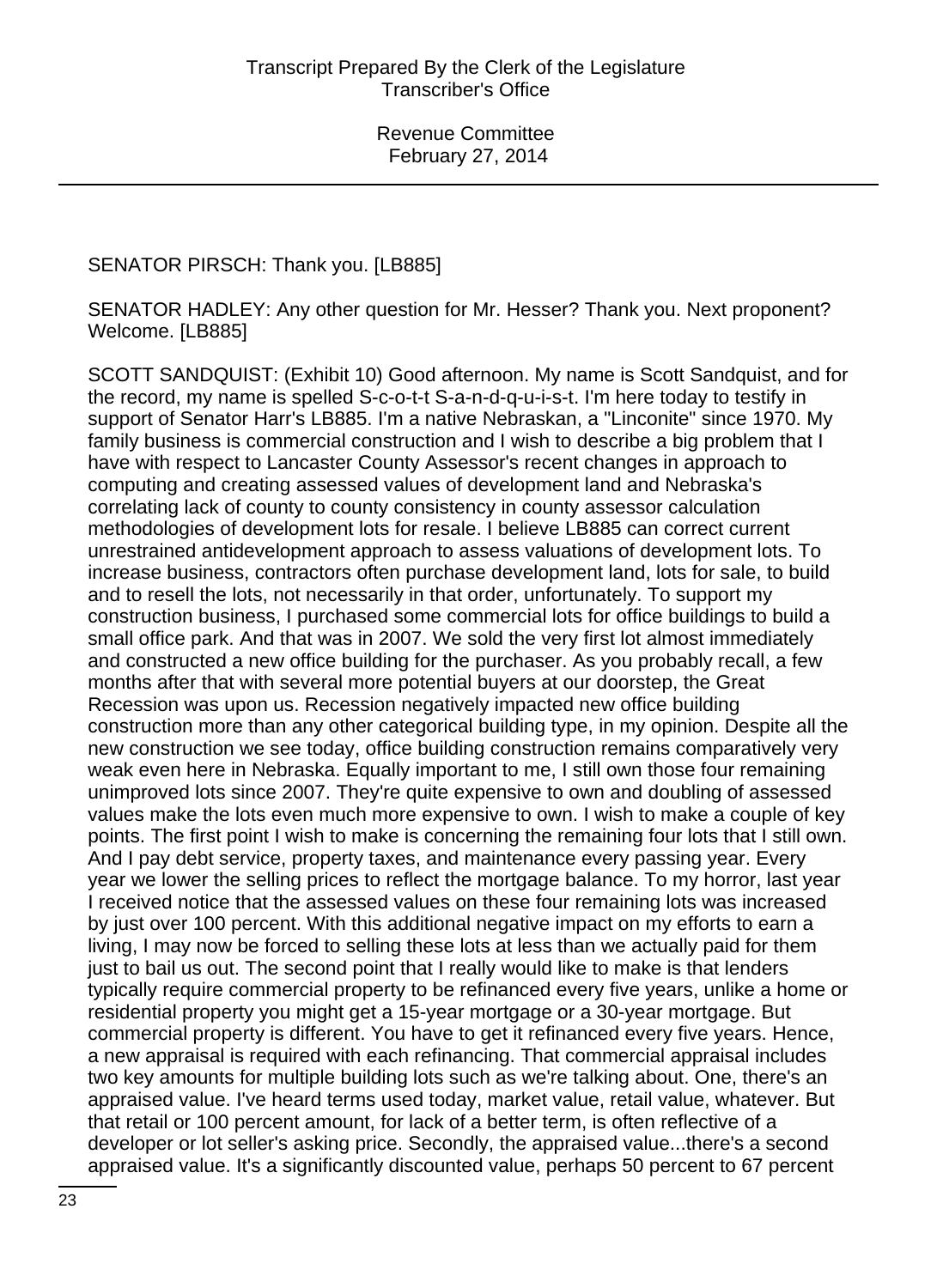of the retail value. Every lender ignores a licensed appraiser's retail value and uses only this significantly reduced value for financing purposes. This value intends to reflect what a lender might be able to sell the lots for in the event of a foreclosure or anybody having to sell all the lots at once. I truly believe assessed values of lots for resale should reflect a similar approach of reduced valuation such as Lancaster County did until just recently. That's essentially all I have to say, and ask for your support. [LB885]

SENATOR HADLEY: Thank you, Mr. Sandquist. I guess what I'm hearing is, is that, basically, developers are going to have lots for a tremendous length of time. Is that what I've been hearing here? [LB885]

SCOTT SANDQUIST: Well, that's certainly been my situation and I would suggest, yes, that's true. [LB885]

SENATOR HADLEY: Okay. [LB885]

SCOTT SANDQUIST: I mean, if you have a development, you're not like, perhaps, a homebuyer or somebody who wants to build for themselves, you purchase one lot. That's an entirely different scenario. It's when you have a collection of lots, it just takes time. [LB885]

SENATOR HADLEY: And it may sound like a facetious question but it's not. If you're not selling, is the bank willing to lower their interest rate that they charge you because you're not being able to sell the lots? [LB885]

SCOTT SANDQUIST: I haven't been that fortunate, personally. [LB885]

SENATOR HADLEY: Okay. I just wondered. Yes, Senator Schumacher. [LB885]

SENATOR SCHUMACHER: Thank you, Senator Hadley. When you got the notice that your values were doubling, did you appeal that? [LB885]

SCOTT SANDQUIST: Yes. [LB885]

SENATOR SCHUMACHER: Any luck? [LB885]

SCOTT SANDQUIST: A little bit, not much. They're still...the revised assessed value still exceeds my sale price, what I would sell one at a time. [LB885]

SENATOR SCHUMACHER: Thank you. [LB885]

SENATOR HADLEY: Senator Hansen. [LB885]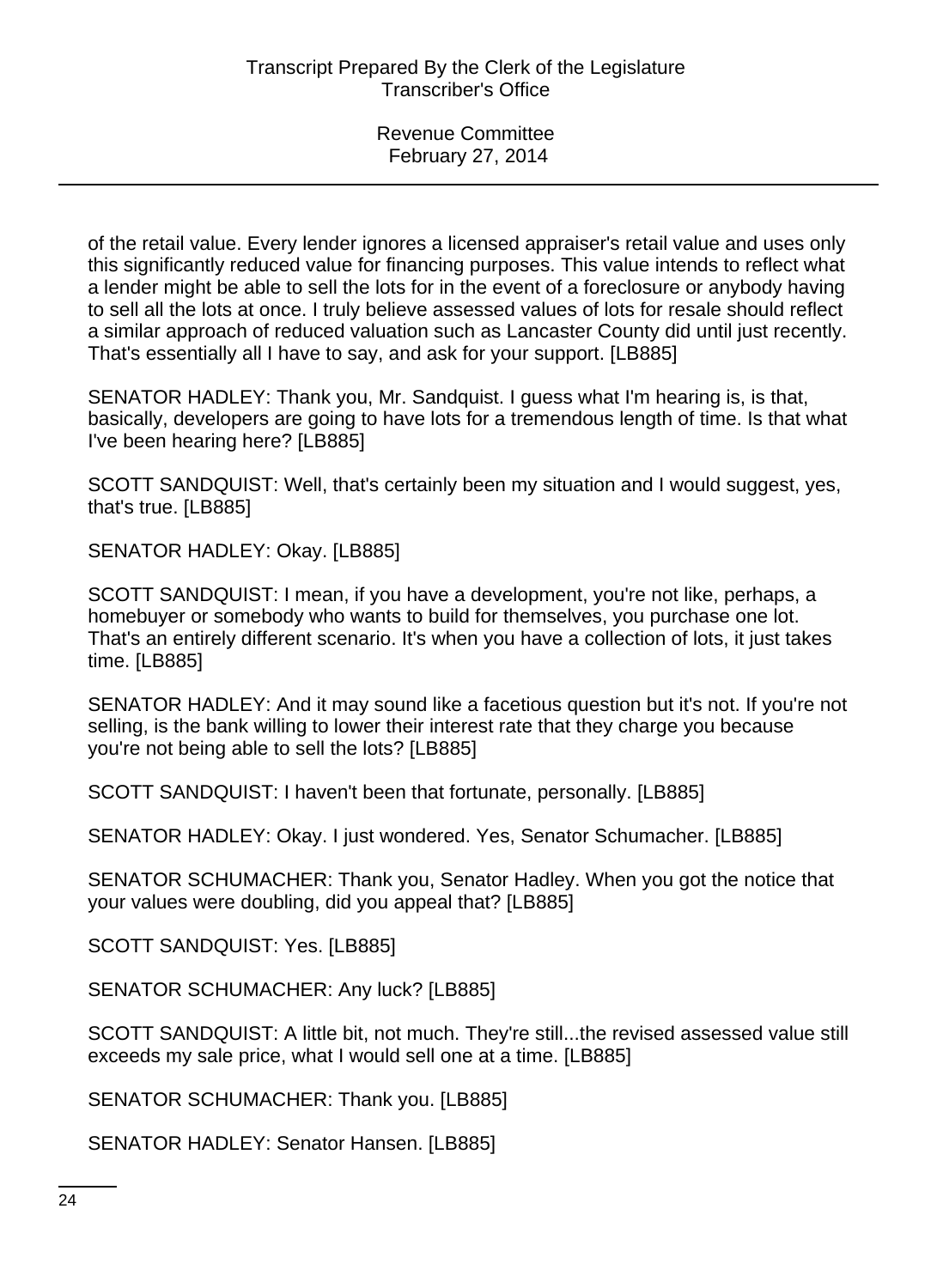SENATOR HANSEN: Thank you. Thank you for coming in today. Appreciated your personal story about those lots. What were the lots before you developed them into saleable lots, farm ground, houses, commercial lots? [LB885]

SCOTT SANDQUIST: They were originally farm ground, as is most land. And they were...this was a small office park in part of a...as part of a larger redevelopment. So they were just unimproved. [LB885]

SENATOR HANSEN: Unimproved lots? [LB885]

SCOTT SANDQUIST: Yes, entirely. [LB885]

SENATOR HANSEN: Okay. Do you have any idea what the...I mean, you bought the lots so that's your price. Do you know what they were valued at as farm ground? [LB885]

SCOTT SANDQUIST: No, I don't because when I bought them they weren't technically farm ground. They were...a developer bought farm ground 20 years ago... [LB885]

SENATOR HANSEN: Okay. [LB885]

SCOTT SANDQUIST: ...and started the development, which is still ongoing. And I bought from that developer. [LB885]

SENATOR HANSEN: From the developer. So you're the second, third...you're the third owner of the land, anyway, at least. [LB885]

SCOTT SANDQUIST: At least, yes. [LB885]

SENATOR HANSEN: So what price should it be valued at? At your buying price? [LB885]

SCOTT SANDQUIST: I would suggest that it would be an approach where similar to what it was until last year. It was...there was a discount of 50 percent, is what was explained to me by the appraiser when I protested. And that... [LB885]

SENATOR HANSEN: And it went up 100 percent in one year? [LB885]

SCOTT SANDQUIST: Actually, it was like about 101 percent. [LB885]

SENATOR HANSEN: Sounds like farm ground. [LB885]

SENATOR HADLEY: That thought crossed my mind. [LB885]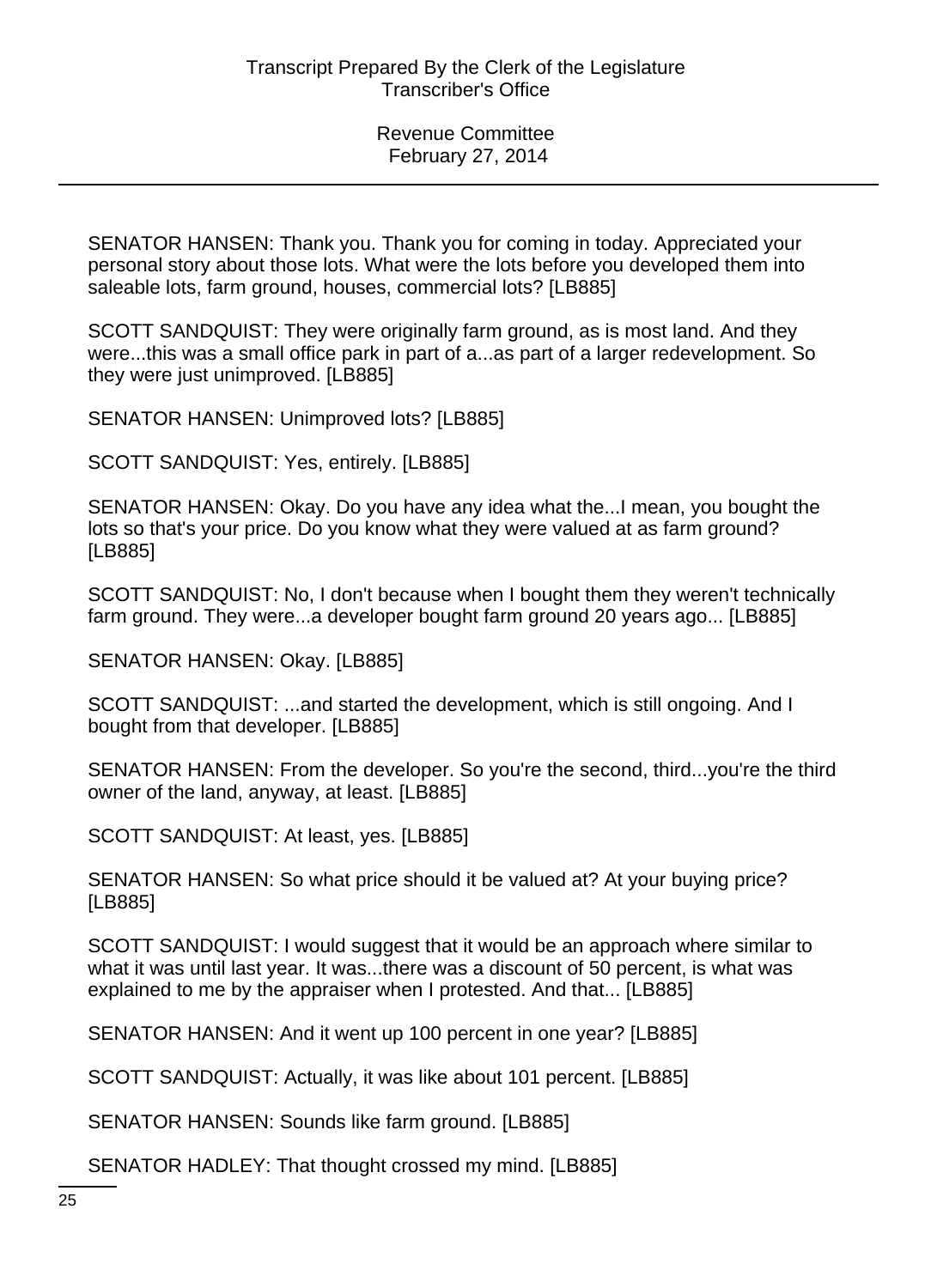SCOTT SANDQUIST: The only thing is, unlike the farm ground, these lots didn't increase in value, they went down. [LB885]

SENATOR HADLEY: Any other question for Mr. Sandquist? Thank you very much. [LB885]

SCOTT SANDQUIST: Thank you. [LB885]

SENATOR HADLEY: Next proponent? [LB885]

ROGER MORRISSEY: Senator Hadley, members of the Revenue Committee, Roger Morrissey, Douglas County Assessor. I'm here today to talk about subdivision analysis, really I think is what we're talking about. And I'd like to start off by saying that sales price is a fact. What somebody bought a property for is a fact. A list price, what I ask for a property, is also a fact. Value is an opinion. And the state's definition of value, which is 77-112, states in there that actual value is the most probable price expressed in terms of money. That's an opinion. Probable price is an opinion. That's what we do as appraisers, is to value property. That opinion is a range. Actual value is not a point estimate. The only two people that have to do a point estimate really is the assessor and the appraiser that's doing it for a financial institution because they're going to lend off a point estimate, not a range. Same thing with the assessor. They're not going to calculate the individual property taxes. The definition goes on to say that there are three approaches to value to look at when arriving at actual value. And one of those is the cost approach. And on vacant ground, we'll throw that out as far as vacant residential developable land. The sales comparison approach is looking at sales that have sold recently. We're looking at prices; what a willing buyer and willing seller have paid for a property. That's a price. The assessor values property as of January 1 of each year. The market changes. Interest rate changes. Supply and demand change. Those are things that we look at. I say that in those subdivisions that we're looking at are newer subdivisions, we do use the sales comparison approach. If there's a new subdivision that has 100 lots and 10 of them have sold, I've got ten prices. The other 90 haven't sold. Why? There isn't a demand. I mean, the developer isn't sitting there or the builder isn't sitting there saying, well, I'll wait. You know, they want their money and they want to turn the property. So if the range of the property of those ten sales is between \$23,000 and \$28,000 a lot, then we've got our range. But those lots that haven't sold aren't worth that much. There hasn't been a buyer. The market hasn't absorbed those lots. And at ten a year, you've got a 10-year period that you're going to have absorption for those lots if the market stayed constant, which it doesn't. We've already said that. Sometimes the market speeds up. If lumber costs go up, maybe that slows down new construction. Interest rates go up, slows down new construction. Interest rates go down, we're going to have more new construction. So the assessor is to look at property January 1 of each year. We also use the income approach. And I think the county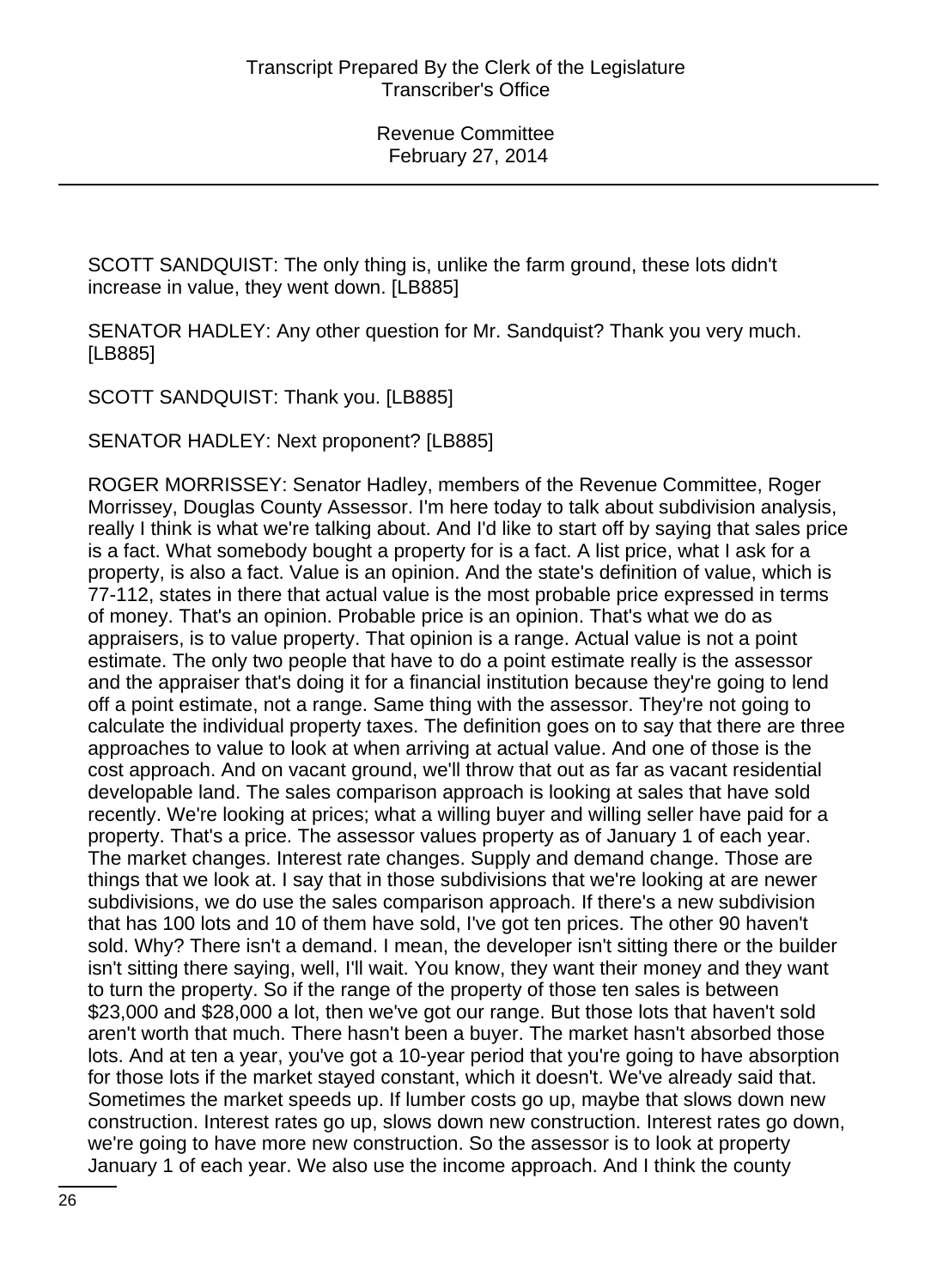Revenue Committee February 27, 2014

attorney, Mr. Thew, is a good person and a good attorney. I've sought his advise myself, personally, as the assessor in Douglas County. But as far as saying a discounted cash-flow analysis results in an investment value, that's not necessarily true. It's only an investment value if I say I want 15 percent return on my money. As an individual, then, that becomes an investment value. If I go out and talk to different bankers and I find out that the rate of return or a yield rate that somebody would be looking for over a 10-year period is 7 percent, 6.5 percent, 7.5 percent, then I'm in that range for what the yield rate would be for going out with my discounted cash-flow analysis. Also, on those lots that are being held that haven't sold, I've got holding cost. I've got development fees, I've got maintenance fees, I'm paying property taxes--not me as the assessor, of course--but if I was a developer or builder or property owner. The word discount just makes the hair on the back of my neck stand up. It's not a discount. We're giving an opinion of value, what we feel is actual value. And it's not what those other ten have sold for if it hasn't sold. It's below that as of January 1 when we're looking back. So it's not a discount. It's...there's some absorption that has to go in there, there's some holding costs that have to be held by the developers. There is a cost of development method also that is taught by the International Association of Assessing Officers that basically looks at the sale price minus cost and holding cost and development cost that goes on, that is one of the ways to look at it. So in closing, I would just say that I agree that fairness is really the issue here. And it's not a discount that we're giving. It's an opinion of actual value of those remaining lots that haven't sold. And I agree with state statute 77-201 that says all property shall be valued at actual value. And one side note, I agree with the Lancaster County Assessor that this will be additional work for the assessors as far as paperwork, etcetera. So with that, I would entertain any questions. [LB885]

SENATOR HADLEY: Thank you. I have a quick question. Have you done any post-sale analysis where you have valued a lot that...or a number of lots in a particular point in time and then they are sold within the next year, to see what the actual selling price was versus what you valued those at? [LB885]

ROGER MORRISSEY: Yeah, we look at that because that's a sale assessment ratio. And then, you know, we're graded on that for different types of property, so. [LB885]

SENATOR HADLEY: So are you pretty close, then? [LB885]

ROGER MORRISSEY: Well, it all depends what neighborhood, I mean, what addition it is. And each addition or subdivision...one could be more popular than the other. And one that's selling fast, you know, we're going to be behind on. And that's where we have to pick up the next year, that next January 1. So I...you know, we look at each individual subdivision and just see what number of sales have gone on during the past year and how many we have left, is basically what we do. [LB885]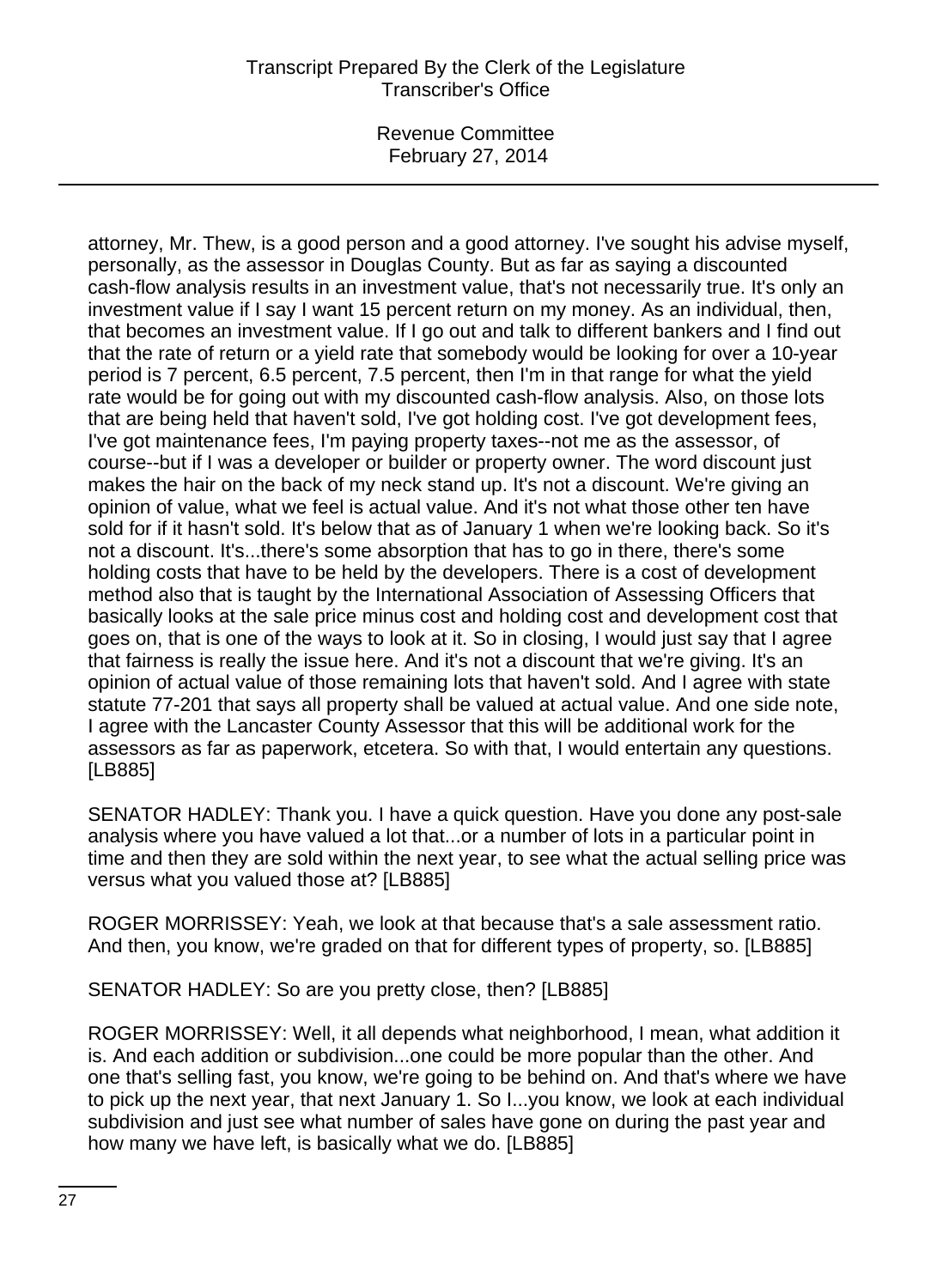SENATOR HADLEY: Okay, because I was thinking of the term of discounted cash flow, you take the future sale price,... [LB885]

ROGER MORRISSEY: Right. [LB885]

SENATOR HADLEY: ...discount it at some rate... [LB885]

ROGER MORRISSEY: Right. [LB885]

SENATOR HADLEY: ...to get a value today. [LB885]

ROGER MORRISSEY: Right. [LB885]

SENATOR HADLEY: And then...and you maybe do that for two or three or four years according to...depending on how long they hold them. [LB885]

ROGER MORRISSEY: Right. [LB885]

SENATOR HADLEY: And then, eventually, that lot is sold. And kind of what it sold for versus what... [LB885]

ROGER MORRISSEY: Yeah. No, we haven't done that. [LB885]

SENATOR HADLEY: Okay. Any other questions? Seeing none, thank you. [LB885]

ROGER MORRISSEY: Thank you. [LB885]

SENATOR HADLEY: Next proponent? [LB885]

JERRY STANDERFORD: Good afternoon, Senator Hadley, members of the committee. My name is Jerry Standerford, J-e-r-r-y S-t-a-n-d-e-r-f-o-r-d. I'm a homebuilder and a developer from Omaha and I'm here on behalf of the two companies that I manage, Sherwood Homes and Lane Building Corporation. I'm also the immediate past president of the Metropolitan Omaha Builders Association and I'm here on their behalf also. I'm here to speak in favor of LB885. Our companies have been in business for over 40 years in Omaha and we typically build between 75 and 100 houses annually. We secure lots for these homes in several ways. We develop raw ground, we buy large groups of lots from developers, or we buy lots one at a time in subdivisions in areas where we need them for a sale. When we develop our own lots or buy in bulk, we keep the lots in our own inventory until we build a house on the lot. So we don't develop lots for sale to everyone else. We exclusively hang on, keep these lots for our buyers and our people to sell. Given that it often takes one to two years to produce a lot, it is not feasible nor is it cost effective to bring five or ten lots to the market at a time for us. The most cost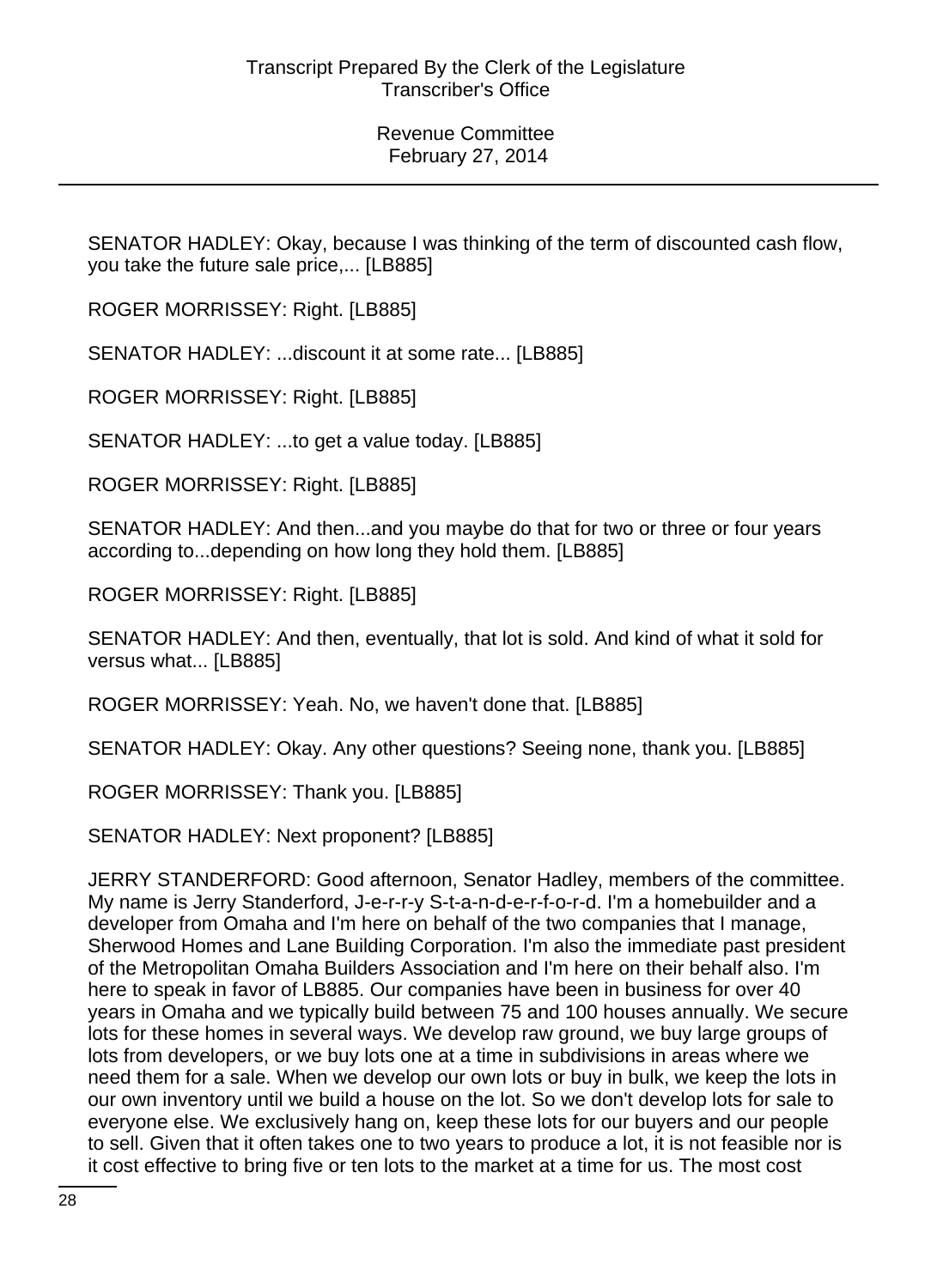effective method of development is to produce a four- or five-year supply in our operation. The current method used to value lots in Douglas and Sarpy County takes into account the supply and demand. The supply and demand for a lot is a large factor in the value of the lot. Often lots brought on at the start of a development and sold immediately command a full price. But if the lots are not built on in an expeditious time frame, they often decline in retail value. This is why the assessed value of the lots must include the absorption rates as well as supply and demand. I believe that LB885 gives the assessor the ability to apply these factors to their calculation. As we climb out of this economic downturn that had a drastic impact on residential construction, the value of the lots will increase and be taxed accordingly. However, in the next downturn, which historically happens in new construction, the value will adjust fairly and equitably. Thus, I would encourage your support for LB885. Thank you for your time and I'm happy to answer any questions. [LB885]

SENATOR HADLEY: Okay. Is it Mr. Standerford? [LB885]

JERRY STANDERFORD: Yes, sir. [LB885]

SENATOR HADLEY: I only chuckle a little because we heard in this committee a lot, especially this year and last year, with people who own ag land who are in making the argument that we shouldn't value theirs at market value because they don't want to sell their land. [LB885]

JERRY STANDERFORD: Correct. [LB885]

SENATOR HADLEY: And now we have a situation where we have developers who want to sell their land but for whatever reason aren't able to. [LB885]

JERRY STANDERFORD: I understand. [LB885]

SENATOR HADLEY: So they want...so you would like to have the value lower because you'd like to sell it but can't. Is that a fair statement? [LB885]

JERRY STANDERFORD: That's correct. But the lower value is really representative of what it's worth. [LB885]

SENATOR HADLEY: Okay. [LB885]

JERRY STANDERFORD: I mean, it's what we're...I...for example, in 2006, there was a subdivision on Dodge Street in Omaha, luxury subdivision, luxury houses. We paid anywhere from \$95,000 to \$105,000 per lot for lots in there. A few houses...a few lots were sold. There was a Street of Dreams there. Two years ago, those same lots--which we still own some of and the developer owned--a lot of those lots were on the market for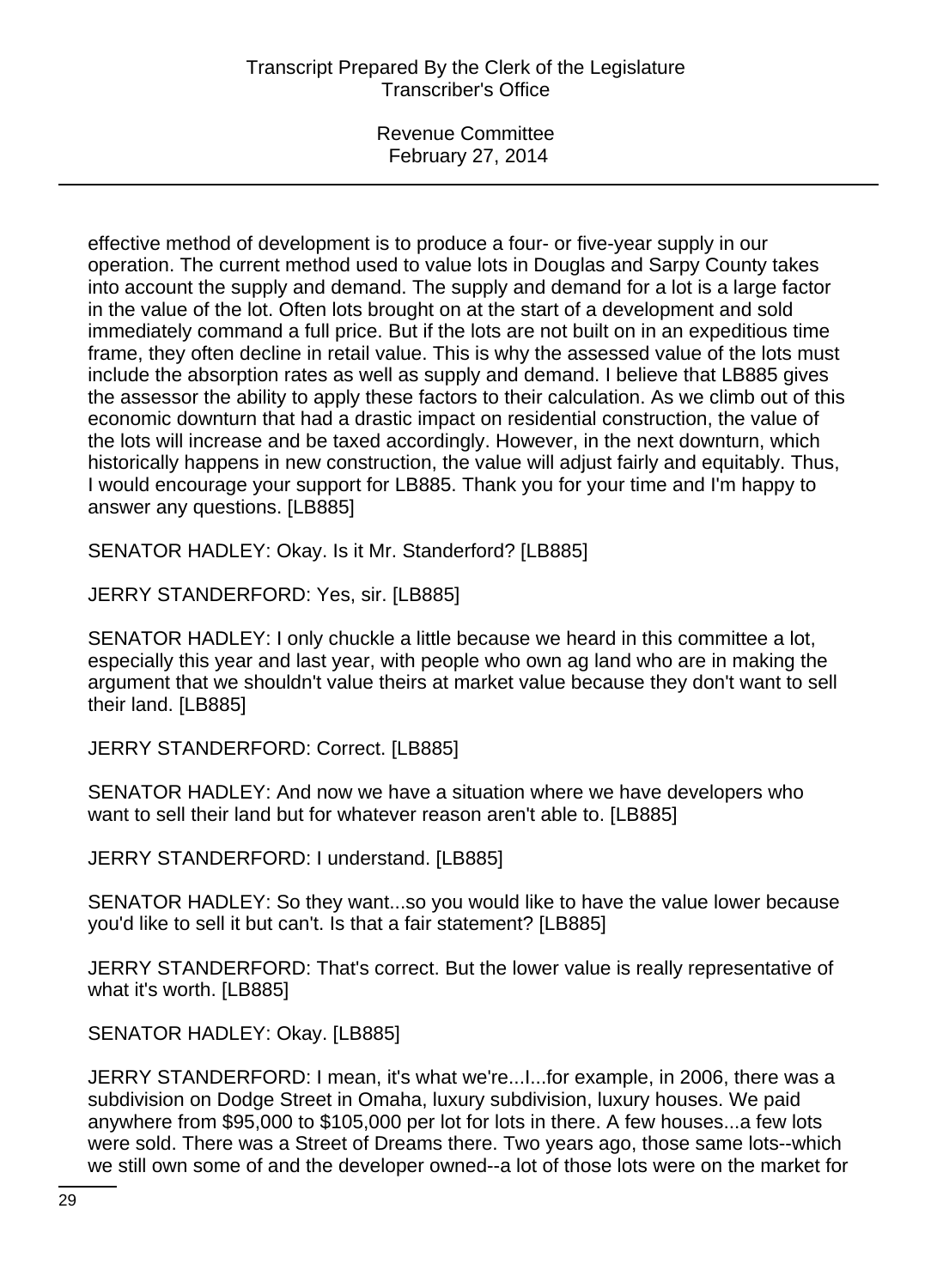\$64,000. That's pretty indicative of what we see out there. At the same time, I had lots in...during that same period when things kind of fell apart in Omaha, I had lots on the market from anywhere from \$26,000 to \$32,000. When I say on the market, available to build houses, for our customers to build houses on. And for a period of time I thought this is so ridiculous that we're not selling houses and these lots are so overpriced. I told my agents to list every lot that we had, that they were available to them, to their buyers for \$17,800 for a period of 30 days. Thirty days we didn't sell one house at \$17,800 so you tell me what the lots are worth. [LB885]

SENATOR HADLEY: You know, I agree entirely. And from a years ago theory, the present value of the future selling price should be the current selling price. [LB885]

JERRY STANDERFORD: Sure. [LB885]

SENATOR HADLEY: And so, theoretically, the discounted cash flow should give you a value of what the lot is worth today. [LB885]

JERRY STANDERFORD: Theoretically. [LB885]

SENATOR HADLEY: Any other questions? Thank you, Mr. Standerford. [LB885]

JERRY STANDERFORD: Okay. Thank you. [LB885]

SENATOR HADLEY: Next proponent? Do what your physical therapist tells you to do. That's the only advice I can give you. [LB885]

WARD F. HOPPE: Well, thank you. [LB885]

SENATOR HADLEY: I know from experience. [LB885]

WARD F. HOPPE: I'm glad I came here for that advice. My name is Fred Hoppe, F-r-e-d H-o-p-p-e. Actually, it's Ward F. but I go by Fred. I'm here representing the Nebraska REALTORS Association, the REALTORS Association of Lincoln, Nebraska, and the Home Builders Association of Lincoln, Nebraska. I'm a lawyer but, like Bob Benes, I wear a lot of different hats. I develop real estate myself. Apparently, those people I represent don't pay me very well because I have to have a side occupation. But I want to point out just a couple of things. In Lancaster County where I live and work, we're taxed 100 percent of the price of the lots we have to sell. Not the value, because of all the discounting discussions you've heard before. We're taxed at the price of the lots we have for sale. If I have 50 lots, I'm taxed 50 times the price I would sell one for if I could sell it right away. All right. That's a big distinction. It interferes with economic development because when I go down to 21st and N Street, where I'm starting a new project of 63 row houses, I can't plat all 63 row houses at the same time or I'm going to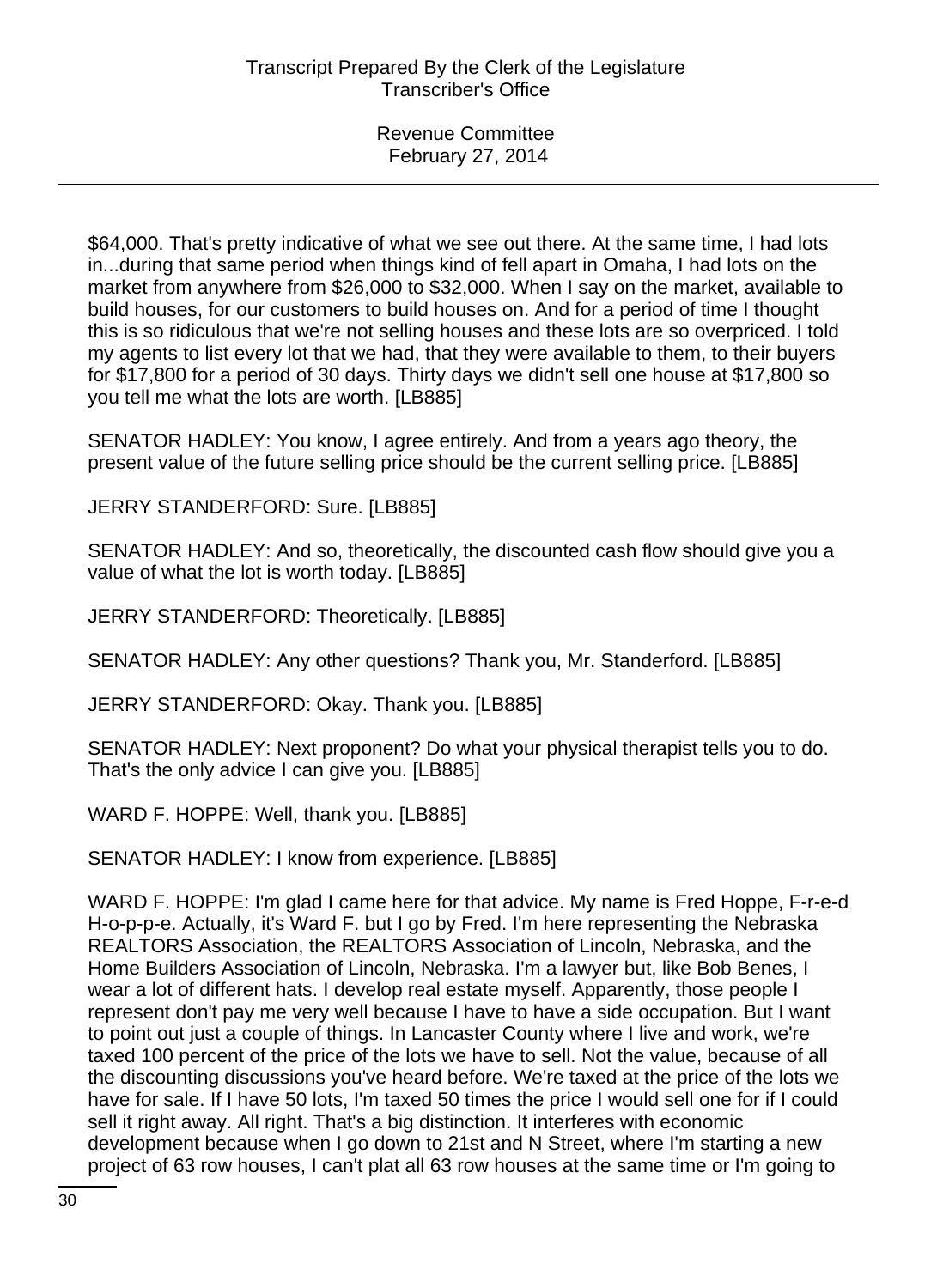Revenue Committee February 27, 2014

start paying full price for taxes on every lot. So what I have to do is go break up the platting process into little chunks so that I can affordably carry those lots without paying full price for taxes. And when I do that, that limits the choice that my buyers have to buy homes in that little subdivision because the first ten lots that I'm platting out of the 63, they're clustered together because those are going to be the first ones I build out. But if somebody looks at the entire subdivision and wants one of the lots over on Antelope Creek, that's not in that first plat. If they come to me and say they want one of those lots, I have to do a separate plat to get those out of the bulk to keep the prices down. So what it does, it...particularly in Lancaster County, I'm not the only one who's doing that. That's the practice now. When we plat lots, we plat little tiny chunks instead of the luxury that they have in Omaha of platting a bulk in appropriate sizes for the availability and choice of customers. We have to do it in little chunks. And when we do that, it puts us in a bad situation compared to the other counties where they're not treating...they're not valuing using the same processes. That is worse and most important in the commercial setting that Bob Benes talked about. One of the cardinal rules about economic development is, you have to have the lots there ready to build on when that magic customer comes down the street. And if you don't have them there, you may lose the customer. Well, that's the difference between the platting process in time. That puts Lancaster County developers and Lancaster County economic development behind the eightball of the other counties. And one of the things this bill can do is provide uniformity, particularly if it's amended, as suggested several times before, for all the counties in the state. And I would probably have a lot of examples. Most of them would be repeats from what's been said before so I won't comment. But I will answer any questions that anybody would have in that regard. [LB885]

SENATOR HADLEY: Questions for Mr. Hoppe? I guess I have one quick one. How is this different than if you developed a strip mall and it had ten units in it, they are all finished and you lease the first one. How should the taxes be assessed on the other nine that you haven't leased yet? [LB885]

WARD F. HOPPE: Well, first of all, there are a couple things that do make a distinction. Normally, if you had a strip mall you don't have it individually platted into little units. Okay? So...and if it's not individually platted, it's developed as one...or it's taxed as one parcel anyway. Normally, the income approach is used on those income properties. And when you use the income approach for valuation, that brings in the discounted cash value concept by itself. You can go in and protest your taxes based on vacancy rates that you have in those properties, same as you would with an apartment building. If you have an apartment building that runs consistently at 20 percent vacancy, you go in to pay your taxes and say, hey, wait a minute. This doesn't produce 100 percent income based on each and every unit. It's only producing 80 percent. So you get a discount of value based on the vacancy that's in that property. The concept is the same in a certain case or certain aspects when you have a full subdivision. Granted, when we sell a lot, we want to get full price for it. Price is different than value. You have to look at it as it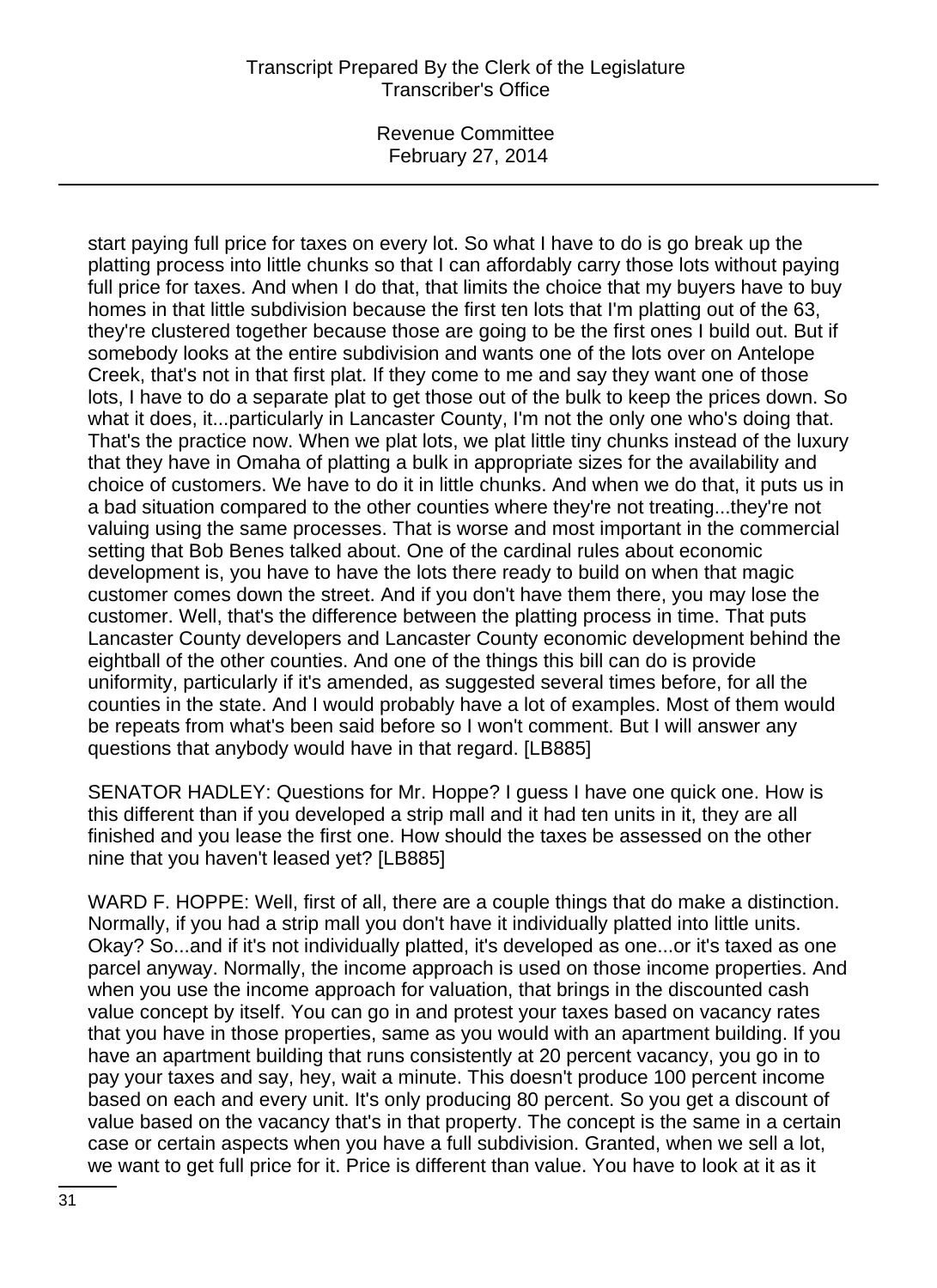produces an income through its entire life. That is, once the last lot is sold, that's how we judge whether or not we make money on the project. And we have to estimate when we're doing it and setting prices, holding costs and all those other things in it. Does that make sense? [LB885]

SENATOR HADLEY: Makes sense. Any other questions? Seeing none, thank you sir. [LB885]

WARD F. HOPPE: You bet. [LB885]

SENATOR HADLEY: Next proponent? [LB885]

ANN POST: (Exhibit 11) Good afternoon. Senator Hadley, members of the Revenue Committee, my name is Ann Post, that's A-n-n P-o-s-t. I'm here today on behalf of the Lincoln Independent Business Association in support of LB885. Now you've already heard from previous testifiers about previous valuation methods, about recent changes to those valuation methods that have resulted in increased carrying costs for developable property, and how this bill hopes to use the income valuation approach to remedy those problems. So I won't go into more detail about that and won't reiterate that point. What I do want to reiterate is that the effects of the new application or the changes in interpretation of state law of valuation methods are extremely harmful to Nebraska's communities, that the lack of shovel-ready properties slows growth in our communities and that what this bill would do is simply to clarify current law, allow for appropriate valuation of property held for development by taking into consideration the actual market forces at work and the actual value of the property in its current state. This bill allows developers and builders to ready more property for development and it removes barriers to growth. Growth is essential to a healthy economy. Growth through new construction and development creates temporary construction jobs. It creates the facilities and infrastructure to attract new businesses, new jobs, and new residents. It increases supply and demand levels in the local economy, leading to a larger and healthier economy both in Nebraska's smaller, more local communities and also, ultimately, throughout the state. And it is for these reasons that LIBA supports this bill and would ask this committee to do the same. [LB885]

SENATOR HADLEY: Are there questions for Ms. Post? Seeing none, thank you. [LB885]

ANN POST: Thank you. [LB885]

SENATOR HADLEY: Next proponent? [LB885]

DaNAY KALKOWSKI: Good afternoon, Mr. Chair and members of the Committee. My name is DaNay Kalkowski, that's D-a-N-a-y K-a-l-k-o-w-s-k-i. I'm appearing today on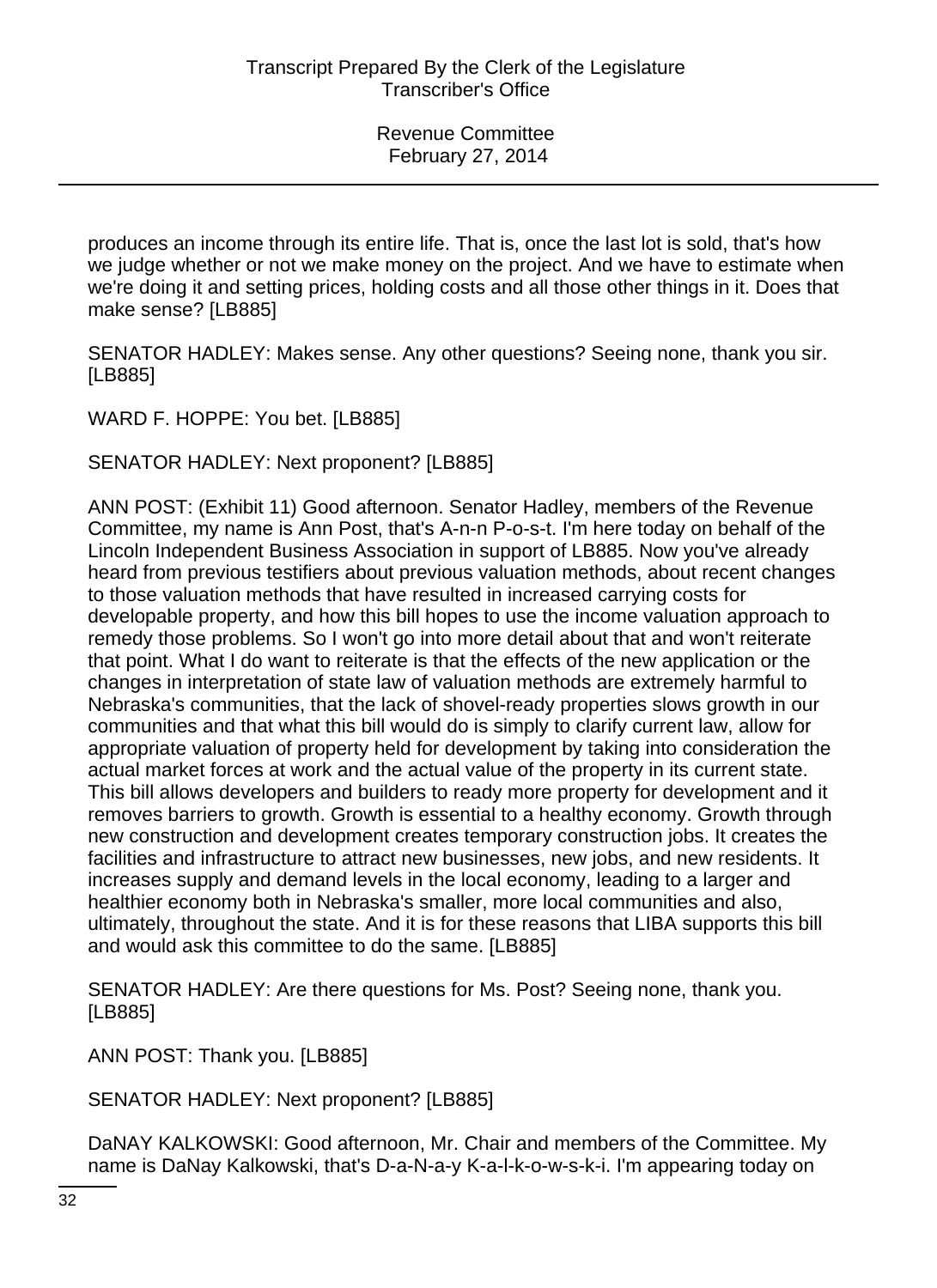behalf of a client of mine, Eiger Corp. They are a commercial developer in Lincoln, Nebraska. They developed the regional mixed-use shopping center at 84th and Highway 2 that has land both on the north and south sides of Highway 2. I'm really just appearing today to sort of reiterate the support that you've already heard from others testifying about the impact of the way that the county assessor in Lancaster County is valuating property on commercial developers. Without this amendment, which is imperative, Eiger will be forced to dramatically change its practice of preparing and holding an inventory of lots that are available for immediate sale. And obviously, everything that they've said about causing the need, then, to break it up into smaller pieces, less available for sale, all of that does is contribute to rising costs for end users and less available opportunity for users to have a choice. I'd be happy to answer any questions but we'd certainly appreciate any support of the bill. [LB885]

SENATOR HADLEY: Senator Schumacher. [LB885]

SENATOR SCHUMACHER: Thank you, Senator Hadley. Thank you for your testimony. Was this a problem all along or did something happen in the last year or so that triggered this? [LB885]

DaNAY KALKOWSKI: Something happened in the last year that triggered it. Previous to 2013, the county assessor had been taking into account the time period for sale of lots that are being held in inventory for both residential and commercial. So as a result of that county attorney opinion, the Lancaster County Assessor changed their methodology in 2013. So the result of that is everybody who held lots for inventory in residential and commercial got 2013 tax bills that were at least double what they had been the year before because they'd taken away any kind of discounting or any kind of consideration for the time value that the lots were being held. [LB885]

SENATOR SCHUMACHER: Did this happen in other counties too, if you know? [LB885]

DaNAY KALKOWSKI: Not that I'm aware of. But that's really what precipitated the need, I think, for this bill. [LB885]

SENATOR SCHUMACHER: Thank you. [LB885]

SENATOR HADLEY: Any other further questions? Seeing none, thank you. [LB885]

DaNAY KALKOWSKI: Thank you. [LB885]

SENATOR HADLEY: Any other proponents? Anyone in the opposition? Anyone with neutral testimony on LB885? [LB885]

LARRY DIX: Senator Hadley and members of the Revenue Committee, my name is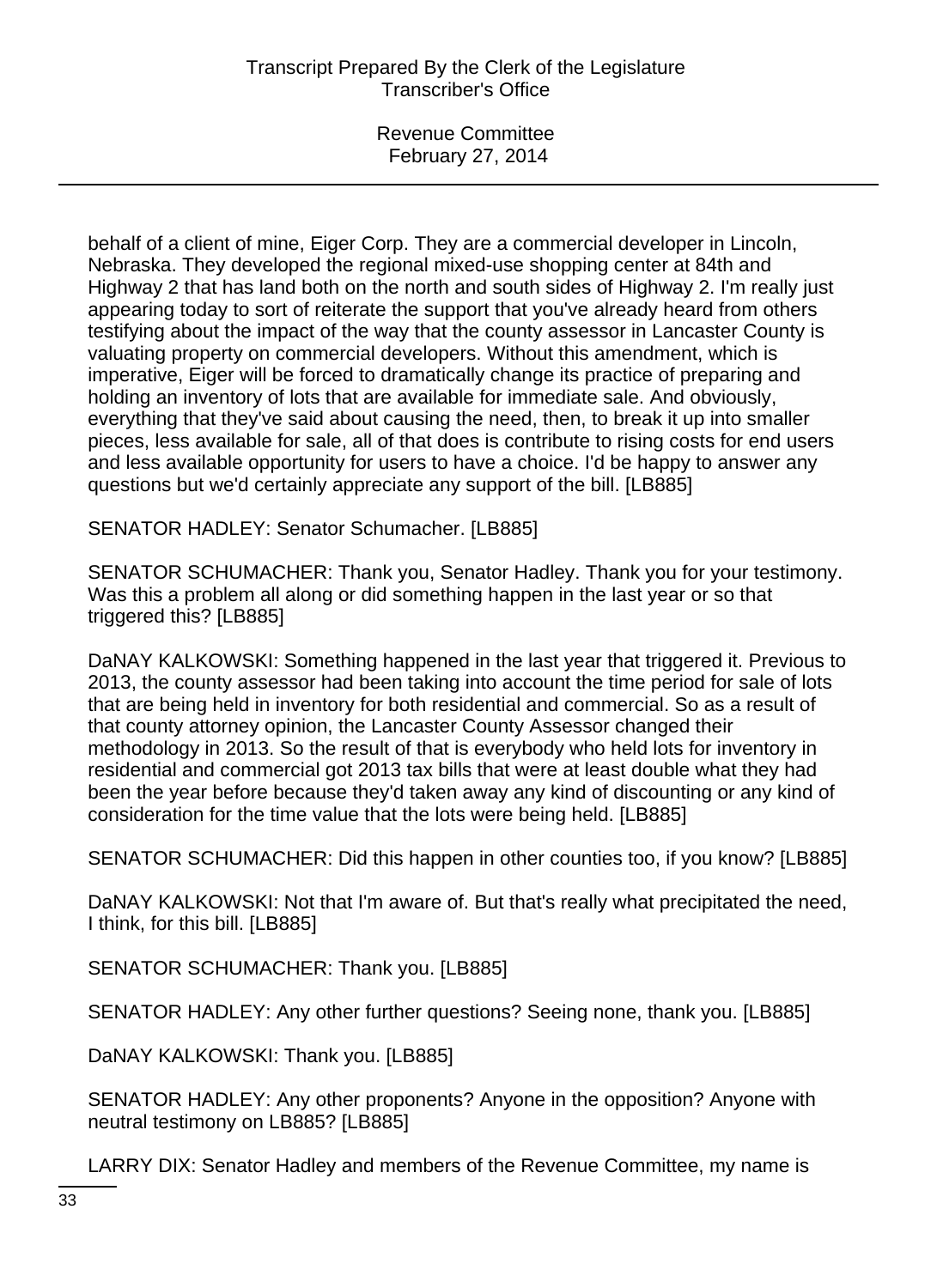Revenue Committee February 27, 2014

Larry Dix, spelled L-a-r-r-y D-i-x, appearing today in a neutral capacity on LB885. And what I really want to call your attention to as we work through this piece of legislation--and I know that there's some discussion about having this apply to all counties--but if we specifically look at line 11 on here: if two or more vacant lots or unimproved lots in the same tax district are owned by the same person are held for sale or resale, such lots may be included in one parcel. And Senator Schumacher, I think, started to go down this path. When you get...certainly what happened in Douglas County, Lancaster County, certainly in some of the rural counties, but if I read this--and somebody is going to read this this way--I could own...and, Senator Hadley, I can own a lot in the original town of Kearney, and you know where that's at, that part of the county of Kearney. And I could also own another lot in Altmaier Acres in Kearney. Now if you're familiar with that area, those two places are not anywhere close to each other. But I could go to the assessor, as I read this, and say I want those valued as one lot. So we really have to work on that language somehow. Now it may be one lot within a subdivision. But there has to be a little bit more specificity here because, as a taxpayer, I could own multiple lots within the city of Lincoln and I would be in the same tax district. But I could own them all over the city and go and make this request. So I just want to make sure we sort of address that component, something in there I think that we need to look at. So with that, I'd be happy to answer any questions that you may have. [LB885]

SENATOR HADLEY: Mr. Dix, "the county assessor" on line 21, "shall utilize the income approach, including the use of discounted cash-flow analysis." How would the assessor do this, because they're going to have to figure out some estimate of when that lot is going to be sold, what value that lot is going to be...or whatever price that lot is going to be sold at, so they've got to figure a holding period, then they've got to figure a rate of interest, and then discount that back to find, basically, the current value? Is that... [LB885]

LARRY DIX: And I think earlier when Mr. Morrissey was testifying and stating that from an assessment point of view, that's an opinion of value as to how they try to determine that. And we see it...I see it more in areas where there are active subdivisions. Now I know we have some situations in our small communities where someone will go and carve out the ten lots. But we see this a little bit more in active, larger, metropolitan areas where people are going out, developing a subdivision that may have 50 lots. And so then that becomes a determination of that assessor to try to come up and use the discounted flow analysis. The discounted flow analysis is an item that is recognized in the International Assessing Association manual. And so there is discussion on that and you'll find that in the IAAO manual. [LB885]

SENATOR HADLEY: So would the assessor have to take into account carrying costs and such as that when they're trying to use this method, you know, the interest paid, upkeep of the lots? [LB885]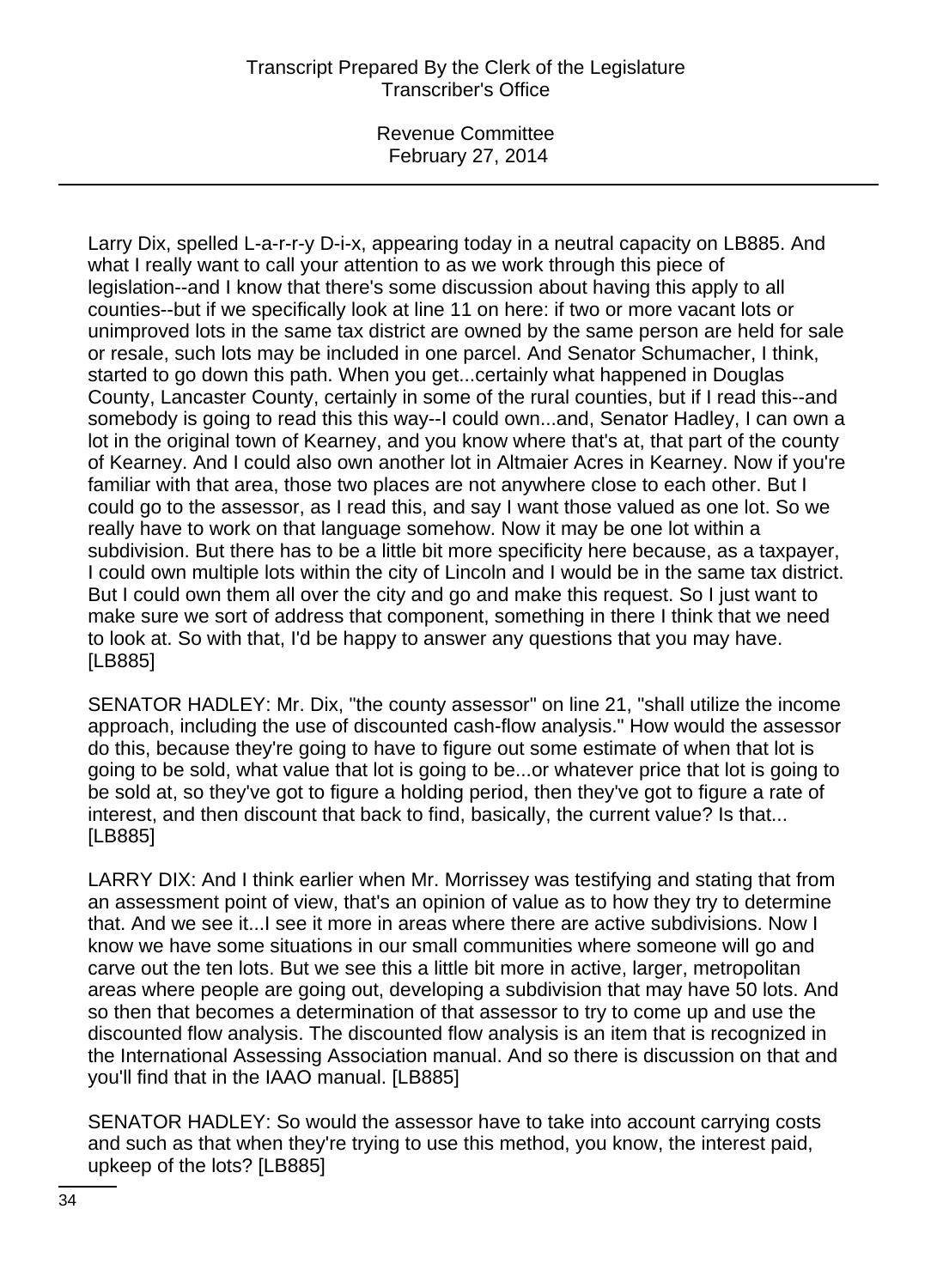LARRY DIX: I think that's up...it's one of those where you try to look out to the future. It's one of the challenges of assessing in vacant lots. I think I remember, you know, many, many years ago that was always sort of a challenge in how do you assess the vacant lots when a subdivision comes in? I think you do the best you can with the information you have. It's, again, an opinion of value and it's not always right. You hope that it's very close. It's sort of like when, a lot of times, people will come in and say, well, the assessor put this value on my house. It's an opinion of value for mass assessment. It's not an opinion of value, necessarily, for the resale, it's mass assessment. And I think many times we get mixed up in the mass assessment versus the opinion of value that real estate appraisers will put on a piece of property when it is for sale. And so we've got to look at that a little bit different in a mass assessment arena. [LB885]

SENATOR HADLEY: Okay. Senator Schumacher. [LB885]

SENATOR SCHUMACHER: Thank you, Senator Hadley. And thank you, Mr. Dix. Apparently, this was triggered, at least in Lancaster County, by a county attorney's opinion. Have other county attorneys issued different opinions or just not looked at it? [LB885]

LARRY DIX: I don't...I'm not aware of any other opinion other than this one. And quite honestly, I was made aware of this opinion--I think Senator Harr had a conversation with me and sort of asked about it--and that was really the first that I had been made aware of the opinion. [LB885]

SENATOR SCHUMACHER: Would we accomplish the same thing with an Attorney General's...as this bill, maybe, with an Attorney General's Opinion that came to the opposite opinion? [LB885]

LARRY DIX: We could. We could. [LB885]

SENATOR SCHUMACHER: Thank you. [LB885]

LARRY DIX: Yeah. [LB885]

SENATOR HADLEY: Any other questions for Mr. Dix? Thank you, Mr. Dix. [LB885]

LARRY DIX: Thank you. [LB885]

SENATOR HADLEY: Anyone else in the neutral? Senator Harr, would you like to close? [LB885]

SENATOR HARR: I would. Chairman Hadley, members of the Revenue Committee, I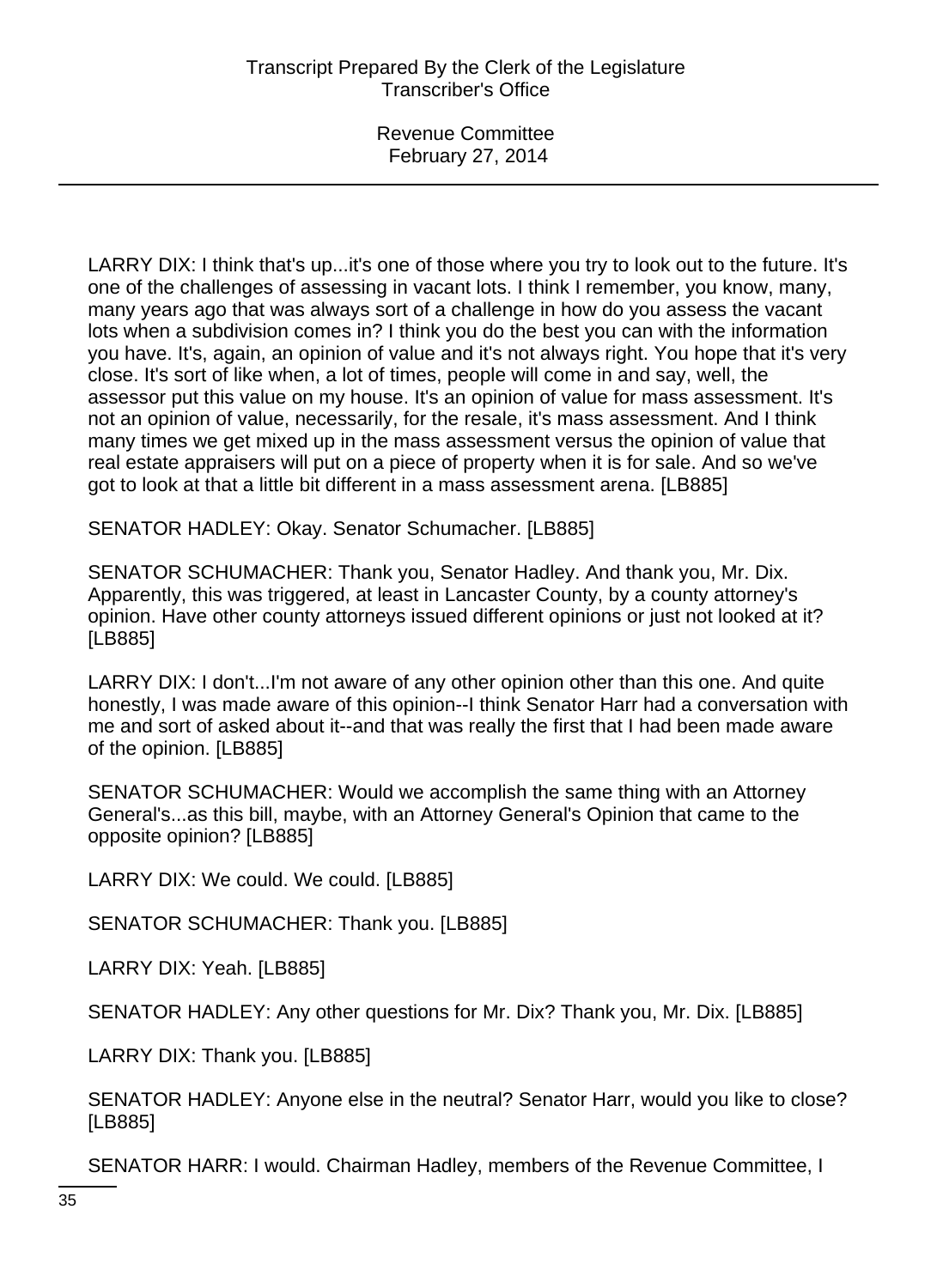Revenue Committee February 27, 2014

want to first take a chance to thank all those who took the time to come and testify today. To address the issue with Mr. Dix, we can always improve the language. The language in here was based on language we got working with the Department of Revenue, but we can make it better. It does say contiguous lots and in the same tax district, so I'm not sure if some of his concerns may already be addressed in the bill. I'd like to recap some of the testimony too. So people ask, how does...how can Walmart sell at such a deep discount compared to the mom and pop store? Well, the reason is because they buy in bulk. And when you buy in bulk, you expect a discount. So if I buy 1 lot versus 100 lots, I expect to pay a different price. That's the situation we have here, where you have...it's the opposite. A developer sells one lot. Would they like to sell the other 99? You bet they would. But if they were to sell those today, they would have to do it at a reduced price. So the value of the other 99 is not the same as the value of 1. And so to get to your question, Senator Hadley, if a property is assessed last year at \$25,000 and the next year it sells for \$35,000, does that mean the assessor was wrong the previous year? No, not necessarily. What it could mean is that the market finally caught up with the absorption so that last year if they had sold that lot, they could have only got \$25,000. But because now there is increased demand, because the other lots have sold around it or there's new population coming into the area, now it is worth \$35,000. So past price is not a guarantee of future price. And so it's not...just because last year was assessed at a different value doesn't mean it was wrong. It just means that's what the value was a year ago. If we take the value of 1 and applied it to the other 99, I can almost guarantee you, if that buyer went to the bank with that value and asked to loan against it, a bank would say that property isn't worth that much. A bank would get that. They would say, you're right. We got...if you're going to buy 99 lots, it's not worth the same as that single one because there's a discount, there's the reduction because you're buying in bulk. It's a simple...and there isn't the market to develop all 99 lots. So I think this is a very good piece of legislation. I can't read my own handwriting. Oh, your issue, sorry, Chairman Hadley, about discount rates vary. And the answer is, you're right, it does. And it is...I don't want to call it voodoo, but it is an art and less precision because there are a lot of factors that go into it. And so it takes, in spite of his simple looks--he's still not here, is he, Morrissey--in spite of his simple looks, he is a very sophisticated man. And he understands what goes into determining the value. This is what he does for a career. This is what he does for a living. He oversees thousands, hundreds of thousands of lots. So he knows what to look for, how quickly they sell and how...or don't sell in a subdivision. So it's not...well, it is difficult. And maybe it's cumbersome and, he admits, a lot of work, it doesn't mean you can't get at that value or that assessed value. I also have a rough draft of some language that we talked about the three ways of valuing property: comparable sales, income, and cost to build. If a county assessor, after looking at the income approach, doesn't feel that that is proper, this language would allow for an appeal process to say, hey, maybe we need to look at a different way. And that addressed some of the issues you might have. I have copies here, I can hand them around. I'll have a formal amendment by the next time we Exec that will take this language and put it in proper form. With that, I'd be willing to answer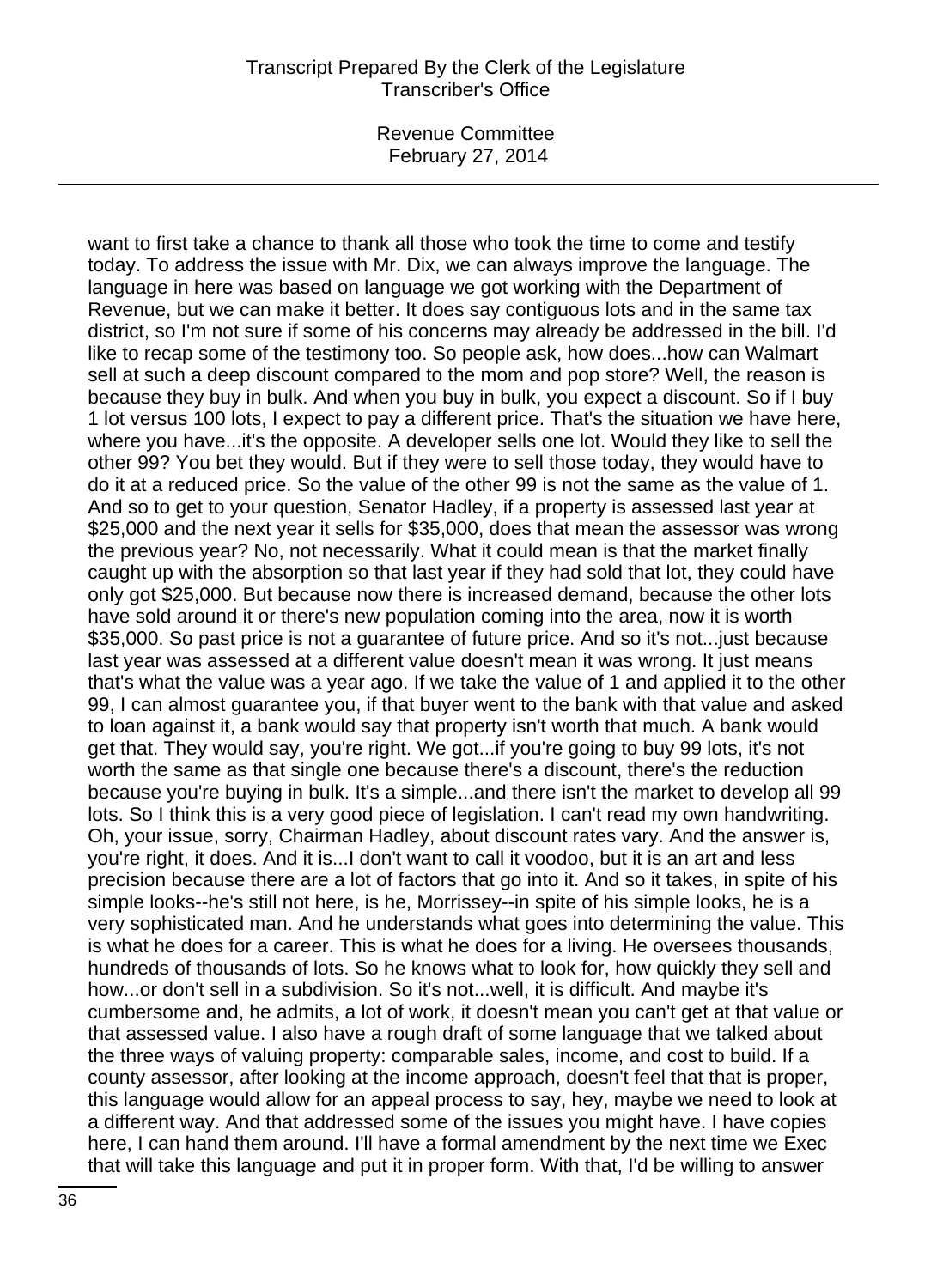any questions you may or may not have. [LB885]

SENATOR HADLEY: Questions for Senator Harr? Senator Schumacher. [LB885]

SENATOR SCHUMACHER: Thank you, Senator Hadley. Thank you, Senator Harr. In your comments you just may have hit on something that's curious. You said, well, if he went to a banker and asked to take a loan out against the other 99 lots, he surely wouldn't get 99 times the sale price of the first lot. Do you know, if--let's assume the landowner had the property free and clear and he did go to that banker and said, I've got 99 lots that I'm willing to pledge as security for a loan. What formula...what would the banker start out with as his value of the property that he could loan against? [LB885]

SENATOR HARR: If I were a banker, I would look at the income that that property produces. [LB885]

SENATOR SCHUMACHER: But you don't know...in the commercial banking world, obviously at that point, their income is virtually zero because it's not selling. [LB885]

SENATOR HARR: Well, they would, you know...well, I would concede they'd look at future value and what they think it will be worth down the road. But they wouldn't give you...they would have a reduction for that reason to say, yeah, down the road it may be worth what that first lot got. But it sure as heck ain't worth that today. And so then they'd try to figure it out and they have their own formula. And that's what you have auditors for, to figure that out. [LB885]

SENATOR SCHUMACHER: And that's what I'm curious. And what would they...when you say they have their own formula, what is that formula? Certainly, they'll loan something against it even though... [LB885]

SENATOR HARR: Yeah. And that may vary from bank to bank. And there is a certain level of interpretation of what you think it is. [LB885]

SENATOR SCHUMACHER: There has to be some regulatory oversight from somebody saying, you know, your value, your loan portfolio is too high or too low. So that would be interesting to know. Thank you, Senator Harr. [LB885]

SENATOR HARR: After 2008, I think we learned there may not be as much oversight as you think. [LB885]

SENATOR SCHUMACHER: Well, maybe it's more than what they want now, though. [LB885]

SENATOR HADLEY: Senator Harr, sometimes I have to put things in very simple ways